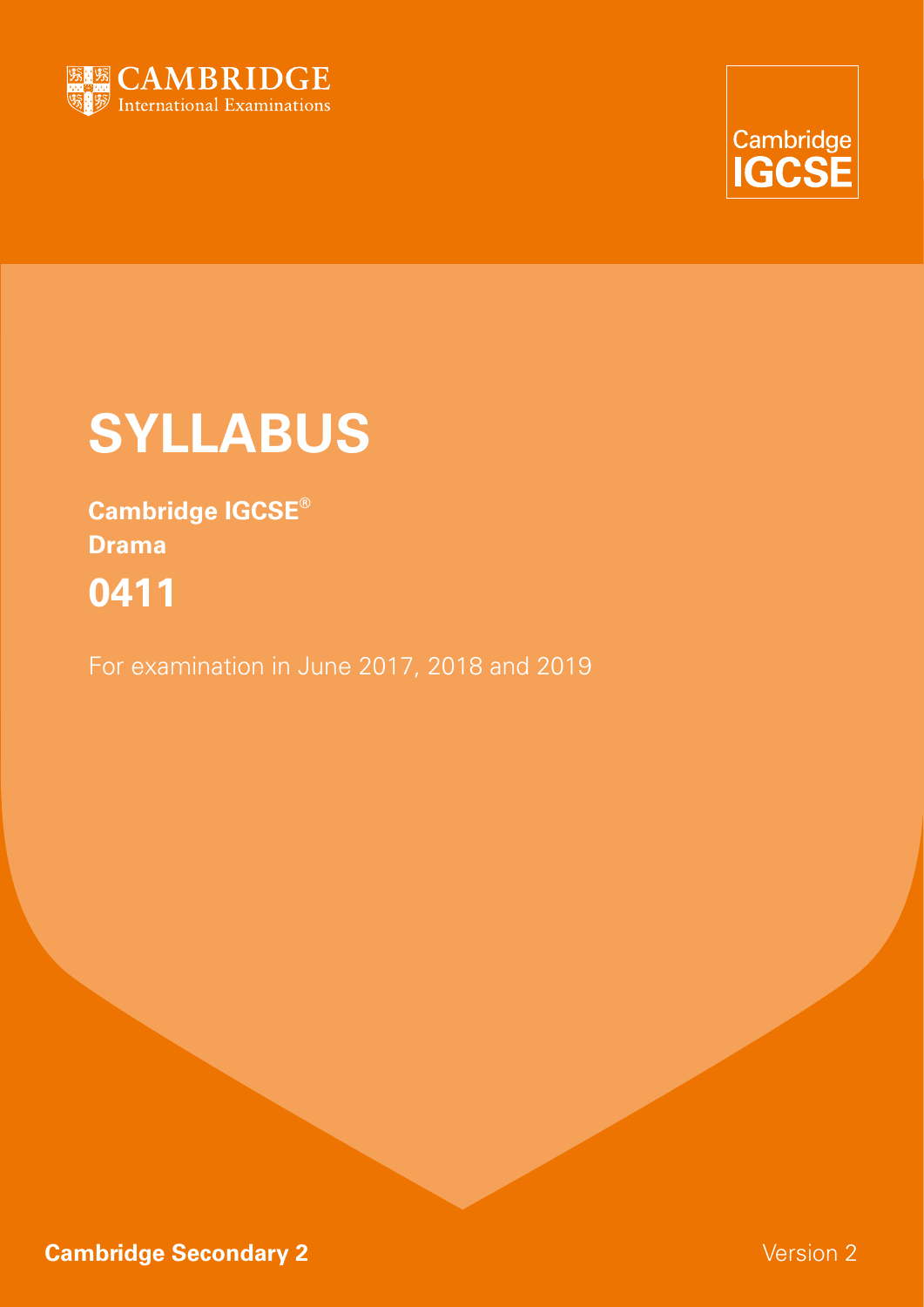#### **Changes to syllabus for 2017, 2018 and 2019**

This syllabus has been updated. The latest syllabus is version 2, published June 2017.

Changes have been made to page 7, Availability. The second paragraph has had the date (2016) removed from both sentences and now reads:

Component 2 (Coursework) is also available in the November series. Candidates wanting to enter their coursework in the November series must have already taken Component 1 (Written examination) in the previous June series. Results for the syllabus taken in this way will be issued only after the November series.

**You are advised to read the whole syllabus before planning your teaching programme.**

Cambridge International Examinations retains the copyright on all its publications. Registered Centres are permitted to copy material from this booklet for their own internal use. However, we cannot give permission to Centres to photocopy any material that is acknowledged to a third party even for internal use within a Centre.

® IGCSE is the registered trademark of Cambridge International Examinations

© Cambridge International Examinations 2015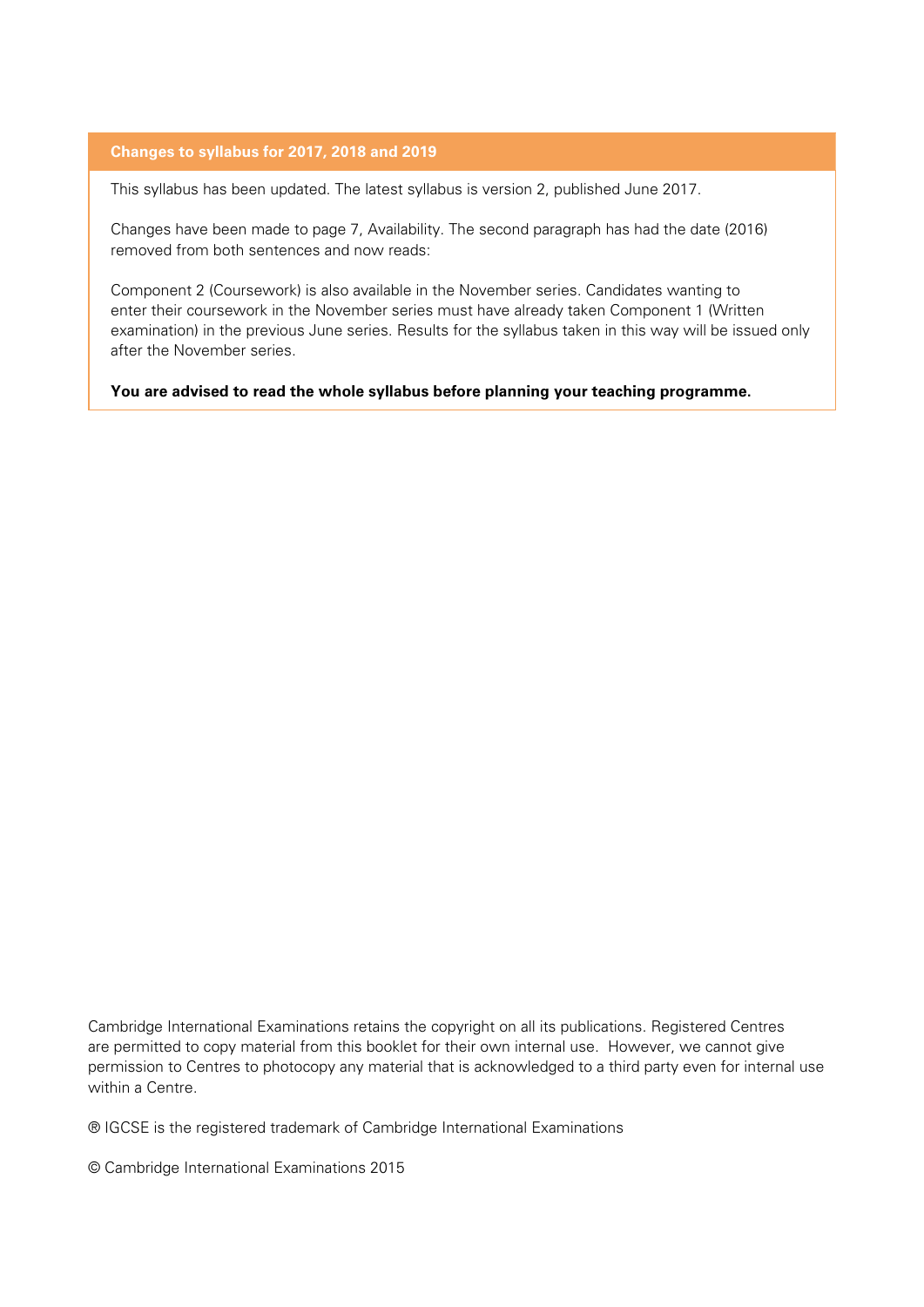# **Contents**

| 1 <sub>1</sub>                  |                                                                                                                                                                                                     |
|---------------------------------|-----------------------------------------------------------------------------------------------------------------------------------------------------------------------------------------------------|
|                                 | 1.1 Why choose Cambridge?<br>1.2 Why choose Cambridge IGCSE?<br>1.3 Why choose Cambridge IGCSE Drama?<br>1.4 Cambridge International Certificate of Education (ICE)<br>1.5 How can I find out more? |
| 2.                              |                                                                                                                                                                                                     |
|                                 | 2.1 Support materials<br>2.2 Endorsed resources<br>2.3 Training                                                                                                                                     |
| 3.                              |                                                                                                                                                                                                     |
| 4.                              |                                                                                                                                                                                                     |
|                                 | 4.1 Syllabus aims                                                                                                                                                                                   |
|                                 | 4.2 Assessment objectives<br>4.3 Relationship between assessment objectives and components<br>4.4 Grade descriptions                                                                                |
| 5.                              |                                                                                                                                                                                                     |
|                                 | 5.1 Component 1 Written examination<br>5.2 Component 2 Coursework                                                                                                                                   |
| 6.                              |                                                                                                                                                                                                     |
|                                 | 6.1 Recordings<br>6.2 Marking                                                                                                                                                                       |
|                                 | 6.3 Moderation                                                                                                                                                                                      |
|                                 | 6.4 Assessment criteria                                                                                                                                                                             |
| $7_{\scriptscriptstyle{\circ}}$ |                                                                                                                                                                                                     |
|                                 |                                                                                                                                                                                                     |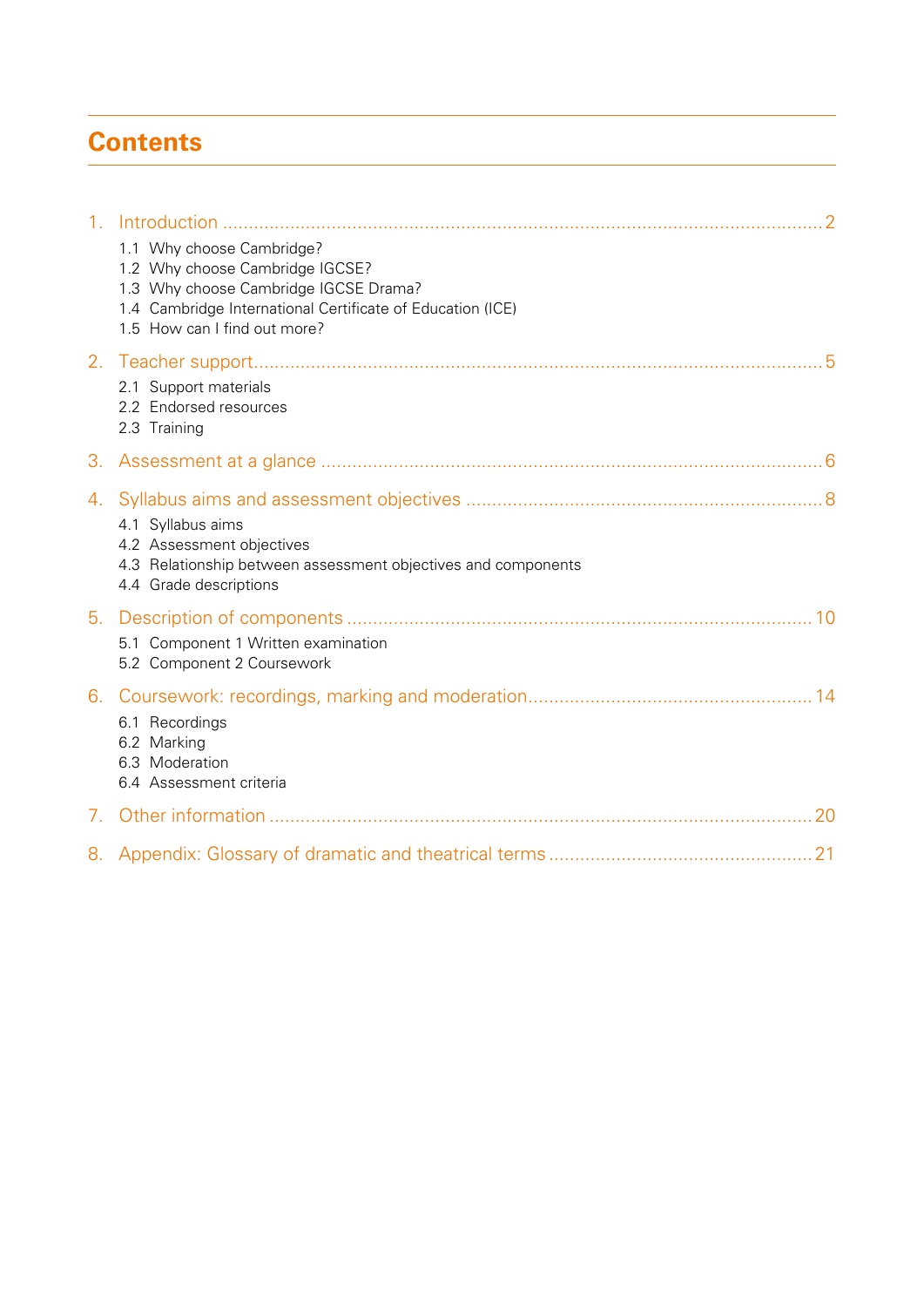# <span id="page-3-0"></span>**1. Introduction**

# 1.1 Why choose Cambridge?

Cambridge International Examinations is part of the University of Cambridge. We prepare school students for life, helping them develop an informed curiosity and a lasting passion for learning. Our international qualifications are recognised by the world's best universities and employers, giving students a wide range of options in their education and career. As a not-for-profit organisation, we devote our resources to delivering high-quality educational programmes that can unlock learners' potential.

Our programmes set the global standard for international education. They are created by subject experts, are rooted in academic rigour, and provide a strong platform for progression. Over 10000 schools in 160 countries work with us to prepare nearly a million learners for their future with an international education from Cambridge.

# Cambridge learners

Cambridge programmes and qualifications develop not only subject knowledge but also skills. We encourage Cambridge learners to be:

- **confident** in working with information and ideas their own and those of others
- **responsible** for themselves, responsive to and respectful of others
- reflective as learners, developing their ability to learn
- **innovative** and equipped for new and future challenges
- **engaged** intellectually and socially, ready to make a difference.

### **Recognition**

Cambridge IGCSE is recognised by leading universities and employers worldwide, and is an international passport to progression and success. It provides a solid foundation for moving on to higher level studies. Learn more at **www.cie.org.uk/recognition**

### Support for teachers

A wide range of materials and resources is available to support teachers and learners in Cambridge schools. Resources suit a variety of teaching methods in different international contexts. Through subject discussion forums and training, teachers can access the expert advice they need for teaching our qualifications. More details can be found in Section 2 of this syllabus and at **www.cie.org.uk/teachers**

### Support for exams officers

Exams officers can trust in reliable, efficient administration of exams entries and excellent personal support from our customer services. Learn more at **www.cie.org.uk/examsofficers** 

Our systems for managing the provision of international qualifications and education programmes for learners aged 5 to 19 are certified as meeting the internationally recognised standard for quality management, ISO 9001:2008. Learn more at **www.cie.org.uk/ISO9001**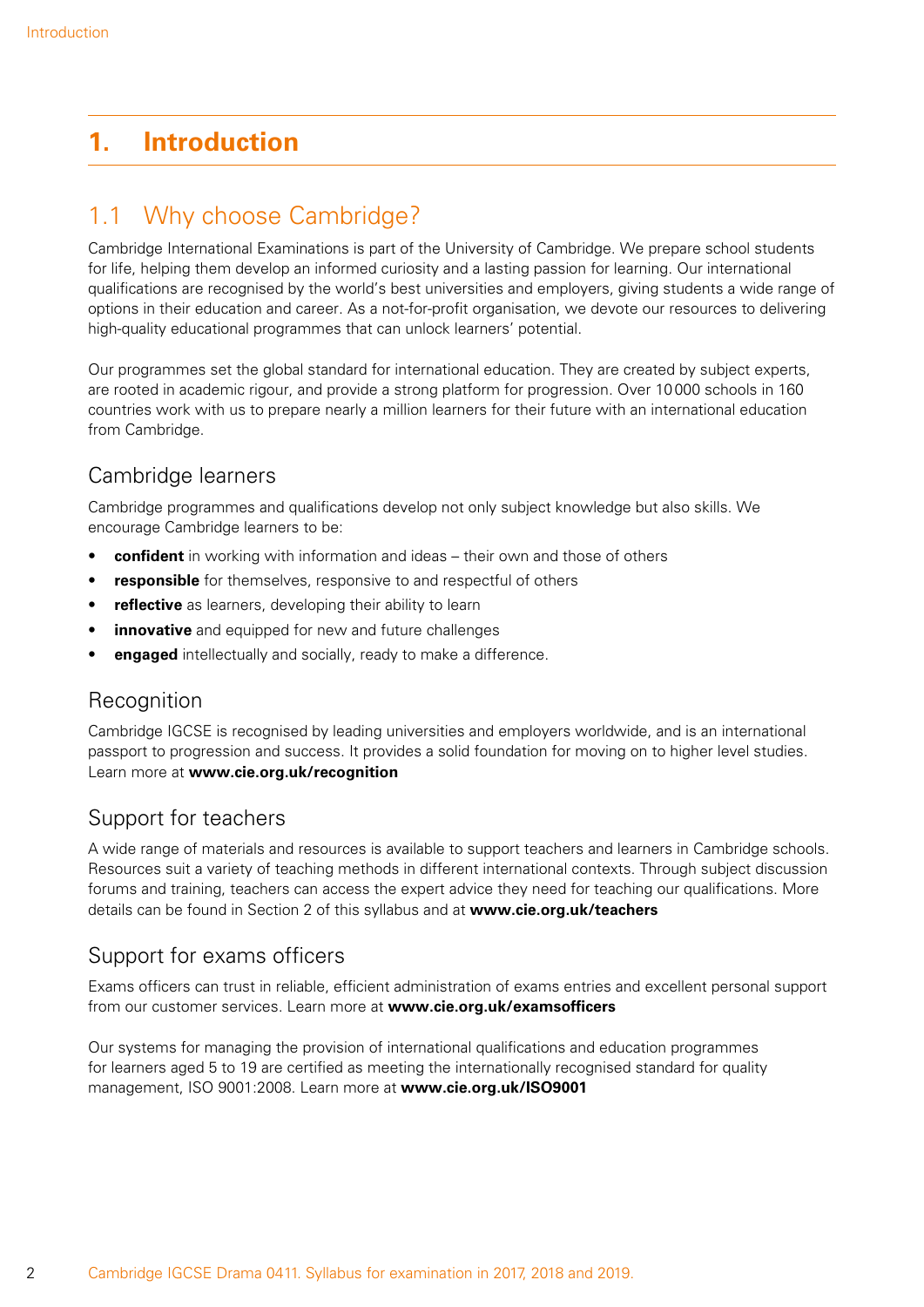# <span id="page-4-0"></span>1.2 Why choose Cambridge IGCSE?

Cambridge IGCSEs are international in outlook, but retain a local relevance. The syllabuses provide opportunities for contextualised learning and the content has been created to suit a wide variety of schools, avoid cultural bias and develop essential lifelong skills, including creative thinking and problem-solving.

Our aim is to balance knowledge, understanding and skills in our programmes and qualifications to enable students to become effective learners and to provide a solid foundation for their continuing educational journey.

Through our professional development courses and our support materials for Cambridge IGCSEs, we provide the tools to enable teachers to prepare learners to the best of their ability and work with us in the pursuit of excellence in education.

Cambridge IGCSEs are considered to be an excellent preparation for Cambridge International AS and A Levels, the Cambridge AICE (Advanced International Certificate of Education) Group Award, Cambridge Pre-U, and other education programmes, such as the US Advanced Placement program and the International Baccalaureate Diploma programme. Learn more about Cambridge IGCSEs at **www.cie.org.uk/cambridgesecondary2**

### Guided learning hours

Cambridge IGCSE syllabuses are designed on the assumption that learners have about 130 guided learning hours per subject over the duration of the course, but this is for guidance only. The number of hours required to gain the qualification may vary according to local curricular practice and the learners' prior experience of the subject.

# 1.3 Why choose Cambridge IGCSE Drama?

Cambridge IGCSE Drama is accepted by universities and employers as proof of knowledge and understanding of both the theory and practical application of drama.

Through practical and theoretical study, the Cambridge IGCSE Drama syllabus encourages students to understand and enjoy drama by:

- developing their performance skills, both individually and in groups
- understanding the role of actor, director and designer in creating a piece of theatre
- considering ways in which ideas and feelings can be communicated to an audience
- discovering the performance possibilities of plays and other dramatic stimuli
- devising dramatic material of their own.

### Prior learning

Learners beginning this course are not expected to have studied drama previously.

### **Progression**

Candidates who are awarded grades C to  $A^*$  in Cambridge IGCSE Drama are well prepared to follow courses leading to AS and A Level Drama, or the equivalent.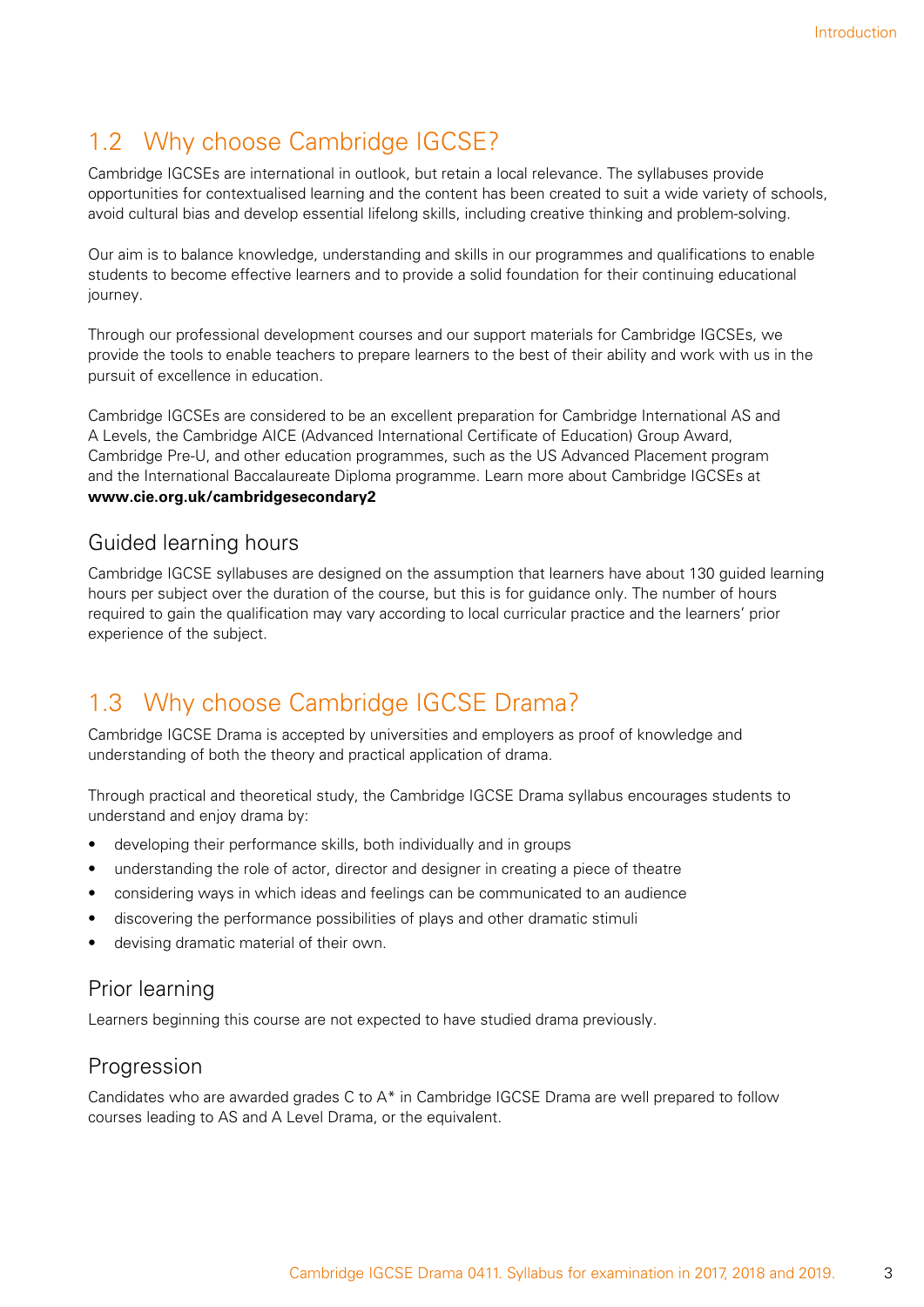# <span id="page-5-0"></span>1.4 Cambridge International Certificate of Education (ICE)

Cambridge ICE is a group award for Cambridge IGCSE. It gives schools the opportunity to benefit from offering a broad and balanced curriculum by recognising the achievements of learners who pass examinations in a number of different subjects.

Learn more about Cambridge ICE at **www.cie.org.uk/cambridgesecondary2**

# 1.5 How can I find out more?

### If you are already a Cambridge school

You can make entries for this qualification through your usual channels. If you have any questions, please contact us at **info@cie.org.uk**

### If you are not yet a Cambridge school

Learn about the benefits of becoming a Cambridge school at **www.cie.org.uk/startcambridge**. Email us at **info@cie.org.uk** to find out how your organisation can register to become a Cambridge school.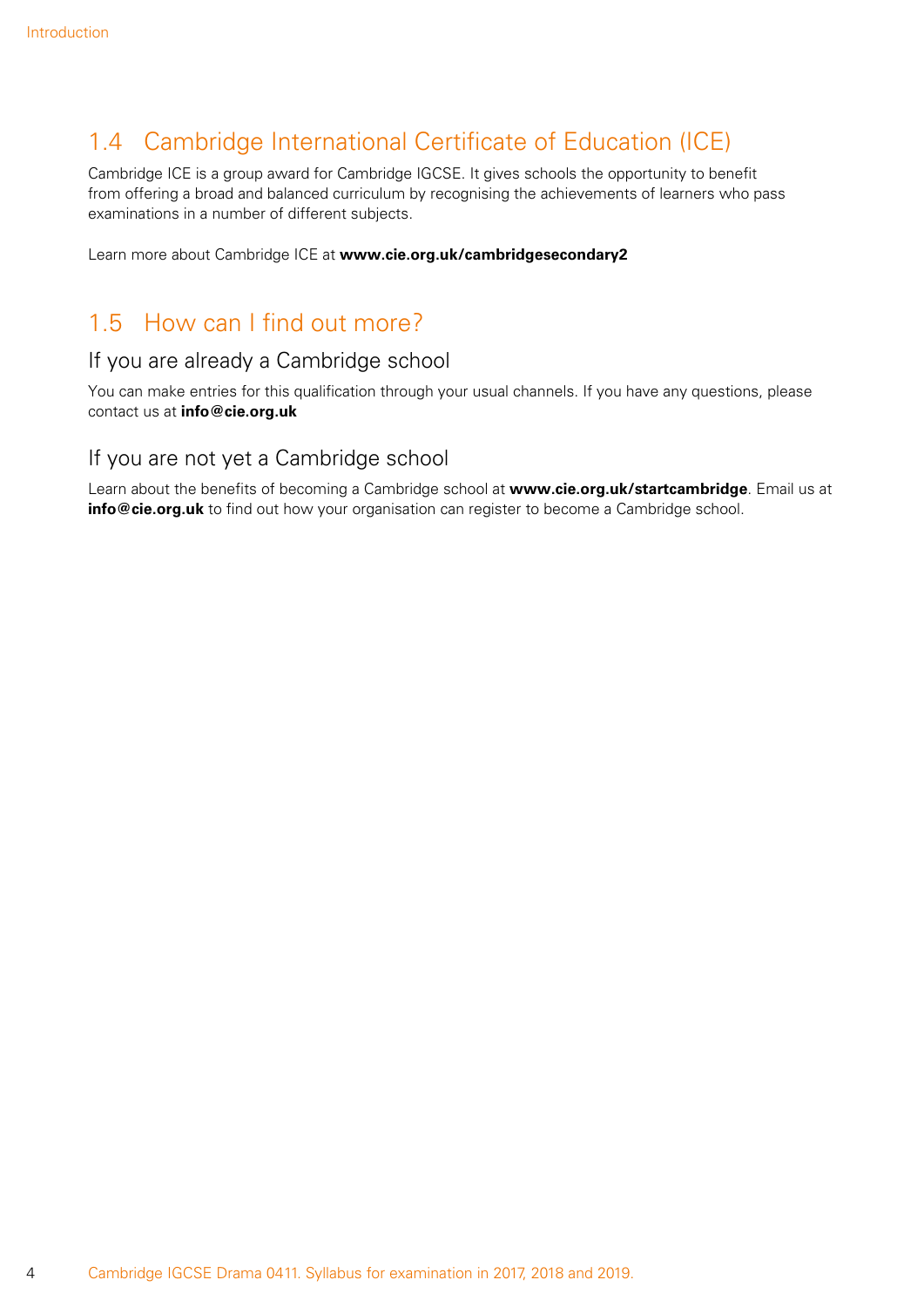# <span id="page-6-0"></span>**2. Teacher support**

# 2.1 Support materials

We send Cambridge syllabuses, past question papers and examiner reports to cover the last examination series to all Cambridge schools.

You can also go to our public website at **www.cie.org.uk/igcse** to download current and future syllabuses together with specimen papers or past question papers and examiner reports from one series.

For teachers at registered Cambridge schools a range of additional support materials for specific syllabuses is available from Teacher Support, our secure online support for Cambridge teachers. Go to **http://teachers.cie.org.uk** (username and password required).

# 2.2 Endorsed resources

We work with publishers providing a range of resources for our syllabuses including print and digital materials. Resources endorsed by Cambridge go through a detailed quality assurance process to ensure they provide a high level of support for teachers and learners.

We have resource lists which can be filtered to show all resources, or just those which are endorsed by Cambridge. The resource lists include further suggestions for resources to support teaching.

# 2.3 Training

We offer a range of support activities for teachers to ensure they have the relevant knowledge and skills to deliver our qualifications. See **www.cie.org.uk/events** for further information.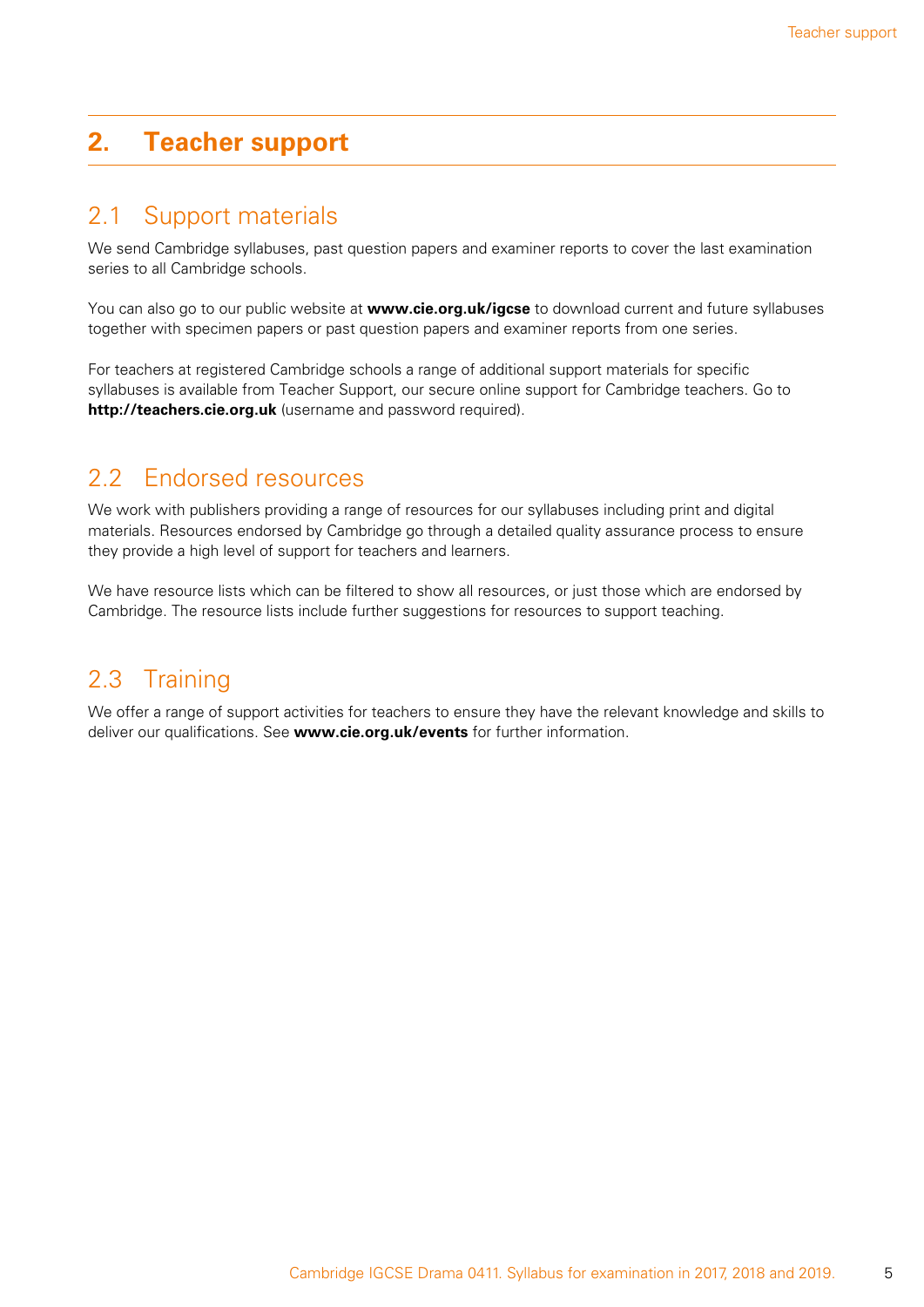# <span id="page-7-0"></span>**3. Assessment at a glance**

For Cambridge IGCSE Drama, candidates take two compulsory components: Component 1 (Written examination) and Component 2 (Coursework), and are eligible for the award of grades A\* to G.

| <b>Components</b>                                                                                                                                                                                                                                                                                                                                                | <b>Weighting</b> |
|------------------------------------------------------------------------------------------------------------------------------------------------------------------------------------------------------------------------------------------------------------------------------------------------------------------------------------------------------------------|------------------|
| <b>Component 1 Written examination</b><br>2 hours 30 minutes                                                                                                                                                                                                                                                                                                     | 40%              |
| The questions on this paper relate to pre-release material which is sent to Centres<br>in advance of the examination. This material consists of three stimuli and an<br>extended extract from a play (or an abridged version of an entire play). Candidates<br>devise a piece of drama based on one of the three stimuli and study the extract<br>from the play. |                  |
| The questions on the paper will require candidates to have engaged with the<br>pre-release material from the perspective of actor, director and designer.                                                                                                                                                                                                        |                  |
| The question paper is structured as follows:                                                                                                                                                                                                                                                                                                                     |                  |
| <b>Section A (30 marks)</b> Candidates answer 6–8 short-answer questions on the<br>$\bullet$<br>extract from the play (20 marks) and 2-4 questions on the drama devised from<br>their chosen stimulus (10 marks).                                                                                                                                                |                  |
| Section B (25 marks) Candidates answer one longer-answer question from a<br>٠<br>choice of three on the extract from the play.                                                                                                                                                                                                                                   |                  |
| Section C (25 marks) Candidates answer one longer-answer question from a<br>٠<br>choice of three on the drama devised from their chosen stimulus.                                                                                                                                                                                                                |                  |
| Externally assessed.                                                                                                                                                                                                                                                                                                                                             |                  |
| <b>Component 2 Coursework</b>                                                                                                                                                                                                                                                                                                                                    | 60%              |
| Candidates submit three pieces of practical work.                                                                                                                                                                                                                                                                                                                |                  |
| One individual piece (3-5 minutes):<br>$\bullet$                                                                                                                                                                                                                                                                                                                 |                  |
| one performance of an extract from a play.                                                                                                                                                                                                                                                                                                                       |                  |
| Two group pieces (maximum 15 minutes each):                                                                                                                                                                                                                                                                                                                      |                  |
| one performance of an extract from a play and one original devised piece.                                                                                                                                                                                                                                                                                        |                  |
| Note: the stimuli on the pre-release material for Component 1 may not be used as<br>a basis for the devised piece on Component 2.                                                                                                                                                                                                                                |                  |
| Internally assessed and externally moderated.                                                                                                                                                                                                                                                                                                                    |                  |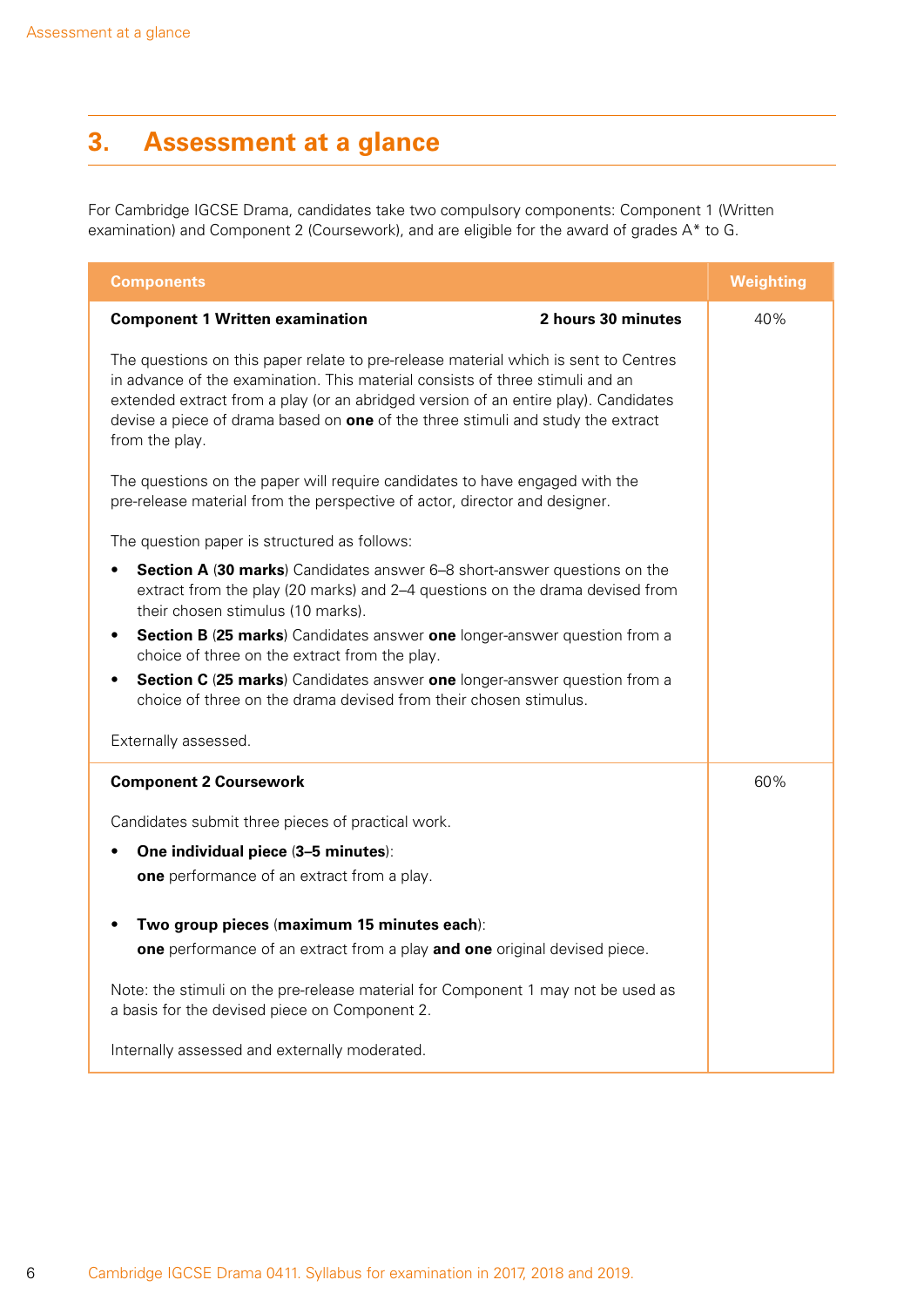### Availability

Both components for this syllabus are available in the June series.

Component 2 (Coursework) is also available in the November series. Candidates wanting to enter their coursework in the November series must have already taken Component 1 (Written examination) in the previous June series. Results for the syllabus taken in this way will be issued only after the November series.

Candidates who take both Component 1 and Component 2 in June may **not** enter the following November examination series.

This syllabus is not available to private candidates.

Detailed timetables are available from **www.cie.org.uk/examsofficers**

Centres in the UK that receive government funding are advised to consult the Cambridge website **www.cie.org.uk** for the latest information before beginning to teach this syllabus.

### Combining this with other syllabuses

Candidates can combine this syllabus in an examination series with any other Cambridge syllabus, except:

• syllabuses with the same title at the same level.

Please note that Cambridge IGCSE, Cambridge International Level 1/Level 2 Certificate and Cambridge O Level syllabuses are at the same level.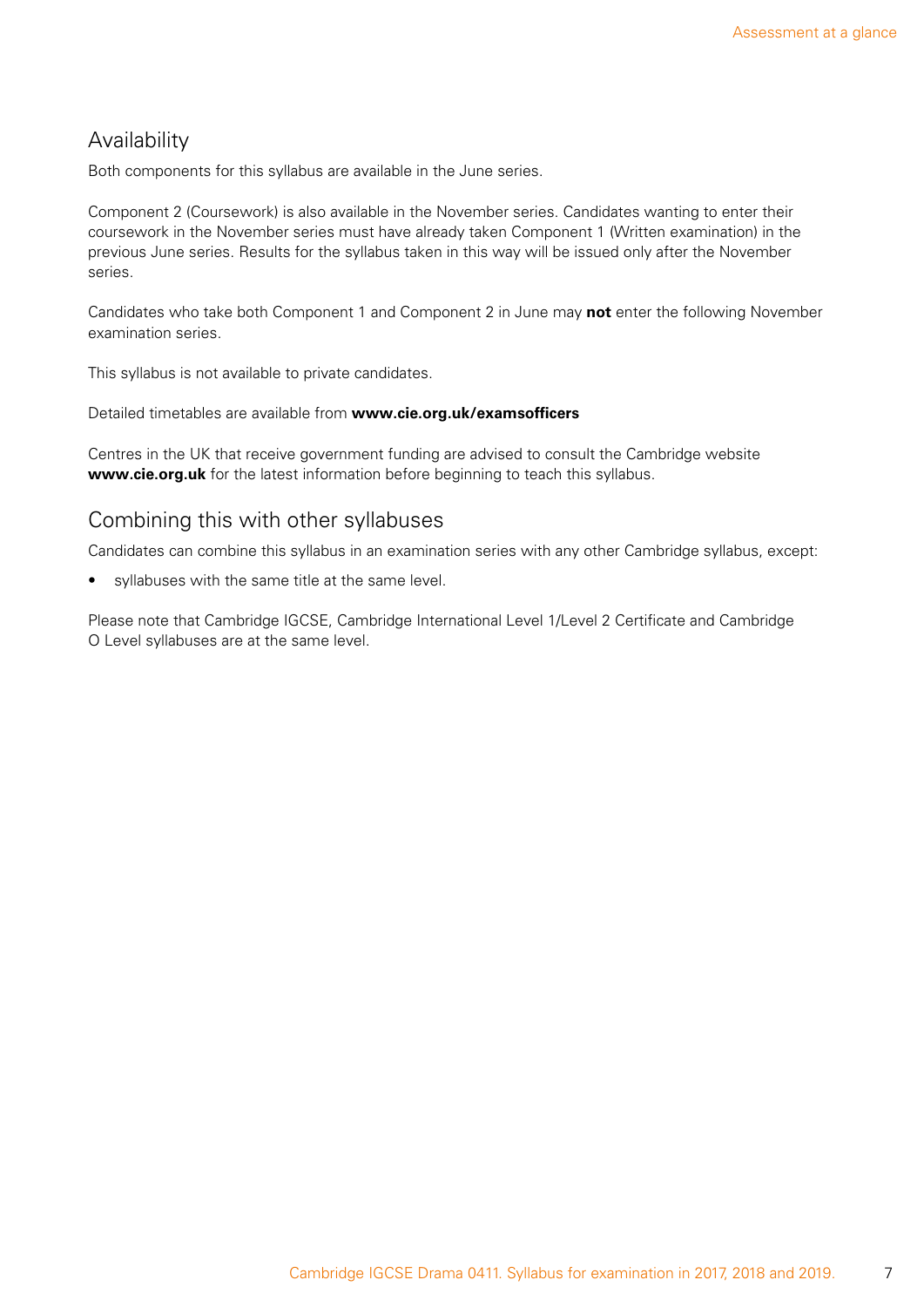# <span id="page-9-0"></span>**4. Syllabus aims and assessment objectives**

## 4.1 Syllabus aims

The syllabus aims to:

- develop candidates' understanding of drama through practical and theoretical study
- enable candidates to understand the role of actor, director and designer in creating a piece of theatre
- develop candidates' acting skills, both individually and in groups
- enable candidates to develop their skills in devising original drama
- help candidates communicate feelings and ideas to an audience
- foster understanding of the performance process and enable candidates to evaluate the various stages of that process
- encourage enjoyment of drama.

# 4.2 Assessment objectives

### AO1: Understanding repertoire

Candidates will be assessed on their ability to demonstrate knowledge and understanding of the possibilities of repertoire, and how to interpret and realise it in a live performance.

### AO2: Devising

Candidates will be assessed on their ability to devise dramatic material and reflect on its effectiveness.

### AO3: Acting skills

Candidates will be assessed on their acting skills and their ability to communicate effectively to an audience.

# 4.3 Relationship between assessment objectives and components

The approximate weightings allocated to each of the assessment objectives are summarised below.

| <b>Assessment objectives</b>  | <b>Component 1</b><br><b>Written</b><br>examination | <b>Component 2</b><br><b>Coursework</b> | <b>Weighting for</b><br>qualification |
|-------------------------------|-----------------------------------------------------|-----------------------------------------|---------------------------------------|
| AO1: Understanding repertoire | 22%                                                 | 15%                                     | 37%                                   |
| AO2: Devising                 | 18%                                                 | 15%                                     | 33%                                   |
| AO3: Acting skills            |                                                     | $30\%$                                  | 30%                                   |
| Total                         | 40%                                                 | 60%                                     | 100%                                  |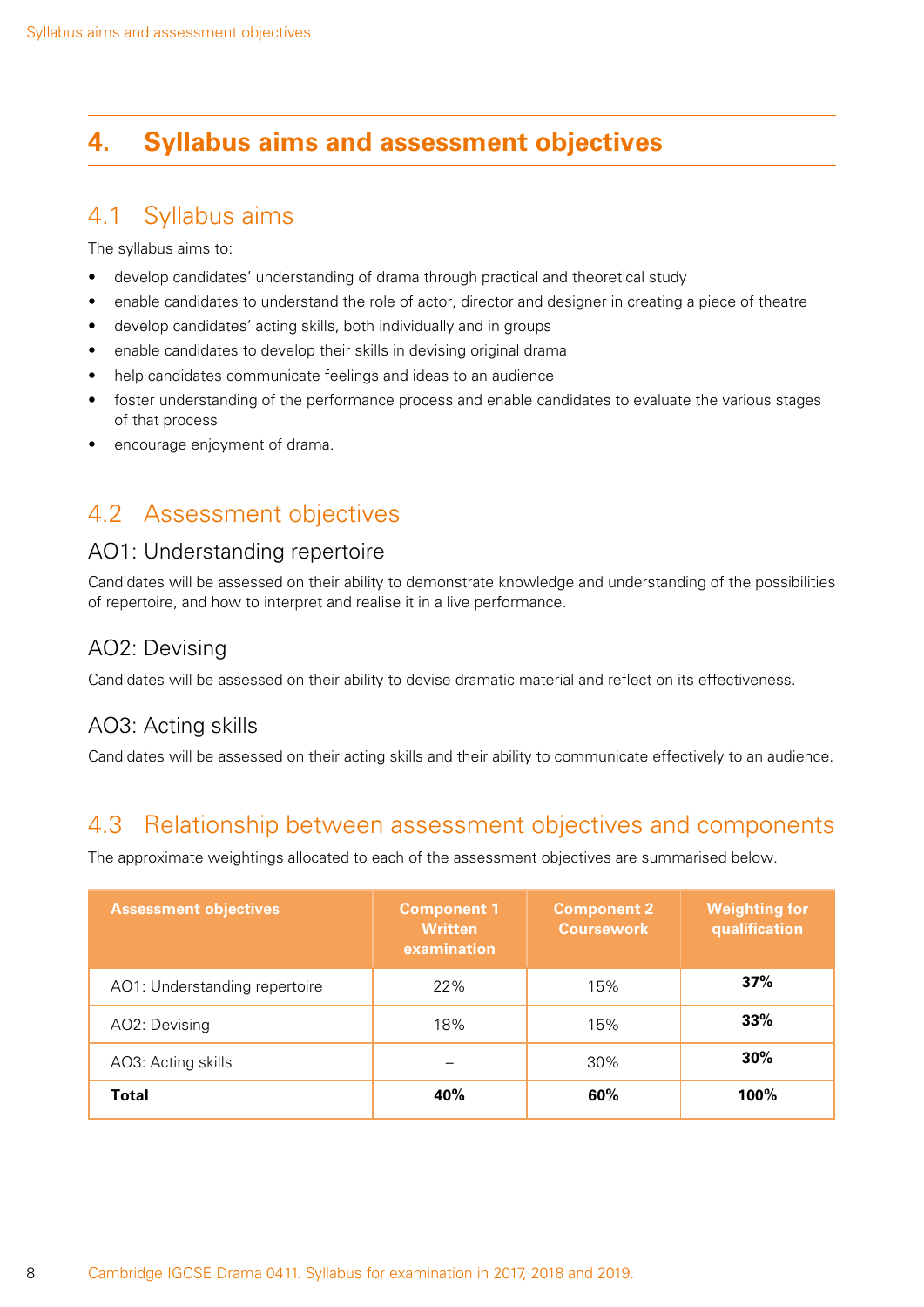# <span id="page-10-0"></span>4.4 Grade descriptions

Grade descriptions are provided to give a general indication of the standards of achievement likely to have been shown by candidates awarded particular grades. The grade awarded will depend in practice upon the extent to which the candidate has met the assessment objectives overall. Weakness in one aspect of the examination may be balanced by a better performance in some other aspect.

### Grade A

- Candidates recognise and act upon implications for development. They produce flexible and imaginative responses to problems encountered so as to enhance the stated defined purpose in an accomplished manner.
- Candidates identify and develop dramatic material and interpret it effectively through accomplished use of resources, independently evaluating the progress of the work to facilitate its shaping and structuring.
- Candidates act a role with fluency and commitment, demonstrating sensitivity in performance.

### Grade C

- Candidates identify intention and implications competently. Possibilities are identified and tackled with solutions and alternatives that facilitate the achievement of the defined purpose.
- Candidates demonstrate understanding and skill in shaping and structuring dramatic material, reflecting on its effectiveness and adapting work competently.
- Candidates act a role with fluency, demonstrating competence in performance.

### Grade F

- Candidates understand simple ways of creating performance from a given starting point.
- Candidates demonstrate an ability to devise material and, with close guidance, reflect on their work to shape and structure it at a basic level.
- Candidates act a role with some fluency.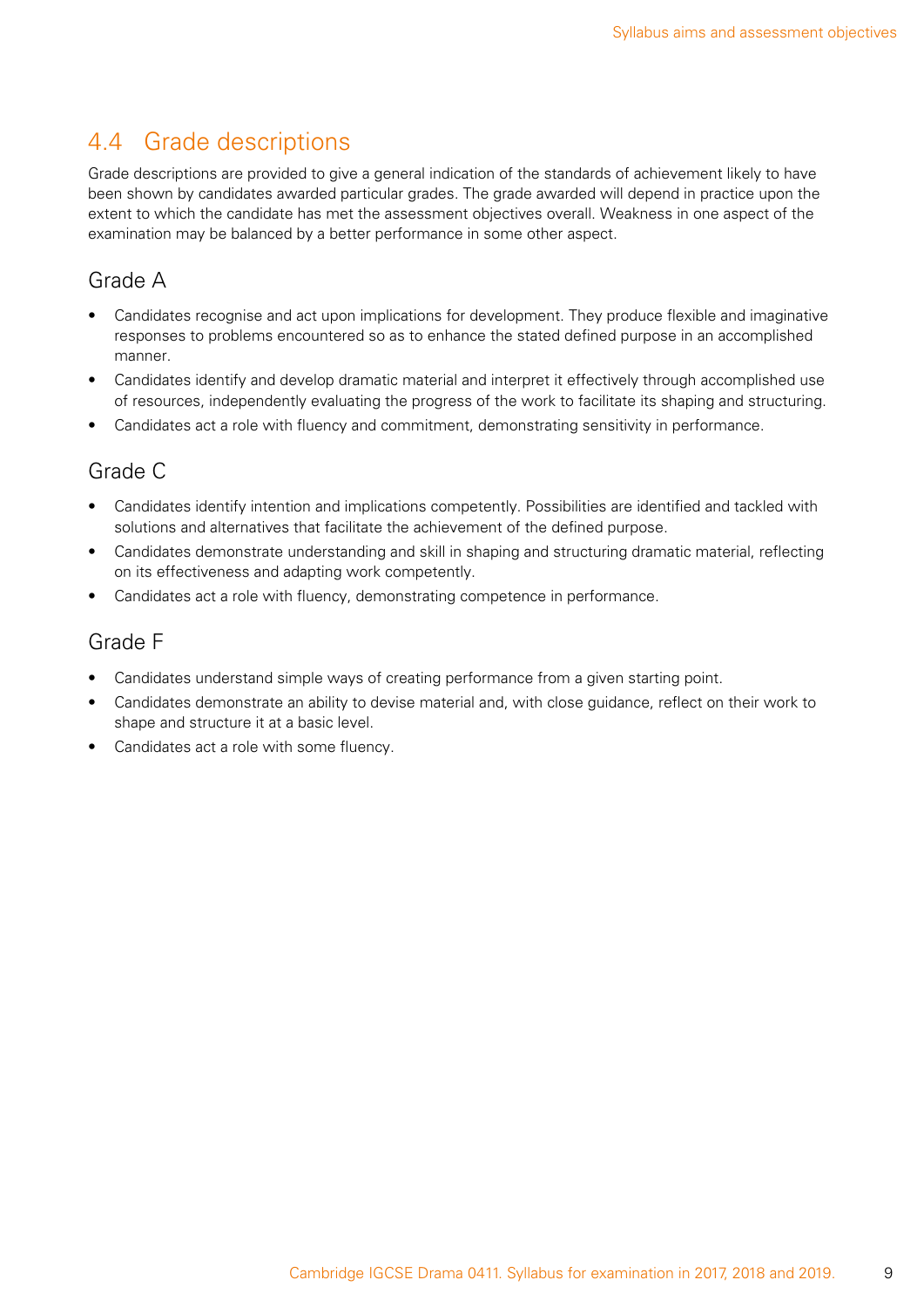# <span id="page-11-0"></span>**5. Description of components**

# 5.1 Component 1 Written examination

### **2 hours 30 minutes, 80 marks**

#### **Externally assessed**

The questions on this paper relate to the pre-release material which is sent to Centres in the December preceding the examination. The pre-release material can be sent only to Centres who have provided estimated entry information. See the *Cambridge Administrative Guide* for full details.

The pre-release material consists of:

• three stimuli such as short titles, poems, pictures, songs, historical events, stories, etc. Candidates should work in groups of between two and six performers to devise and perform a piece of drama based on **one** of the stimuli. The piece should last approximately 15 minutes. In the Written examination candidates will be required to reflect on, and evaluate, aspects of their practical work.

**Note**: the stimuli on the pre-release material for Component 1 may **not** be used as a basis for the devised group piece on Component 2.

• an extended extract from a play (or an abridged version of an entire play) taken from repertoire from a variety of genres, countries and periods. Candidates should study the extract to enable them to understand both the text and the practical aspects of production. It is recommended that they perform it, at least informally. Candidates will **not** be assessed on their performance of the play.

A clean copy of the pre-release material will be provided in the examination.

The question paper is structured as follows:

- **Section A** (**30 marks**) Candidates answer 6–8 short-answer questions on the extract from the play (20 marks) and 2–4 questions on the piece devised from their chosen stimulus (10 marks). Candidates must answer **all** questions in this section.
- **Section B** (**25 marks**) Candidates answer **one** longer-answer question from a choice of three on the extract from the play.
- **Section C** (**25 marks**) Candidates answer **one** longer-answer question from a choice of three on the drama they have devised from their chosen stimulus.

Candidates are advised to divide their time equally between the three sections.

In all three sections of the question paper, the questions assume that candidates have **performed** both the extract from the play and the piece they have devised based on their chosen stimulus. Candidates' answers should show practical and theoretical understanding of the pieces they have performed.

Questions will cover a variety of aspects of:

- acting (e.g. interaction, pacing, physicality, proxemics, role, vocal expression\*)
- devising (e.g. characterisation, contrast, structure, tension\*)
- directing (e.g. advice to actors, directorial concept, mood, staging\*)
- design (costume and make-up, lighting, props, scenography, set, sound).
- \* These examples are not exhaustive and candidates should also be familiar with other dramatic features as appropriate. A selective glossary of dramatic and theatrical terms is provided in the Appendix.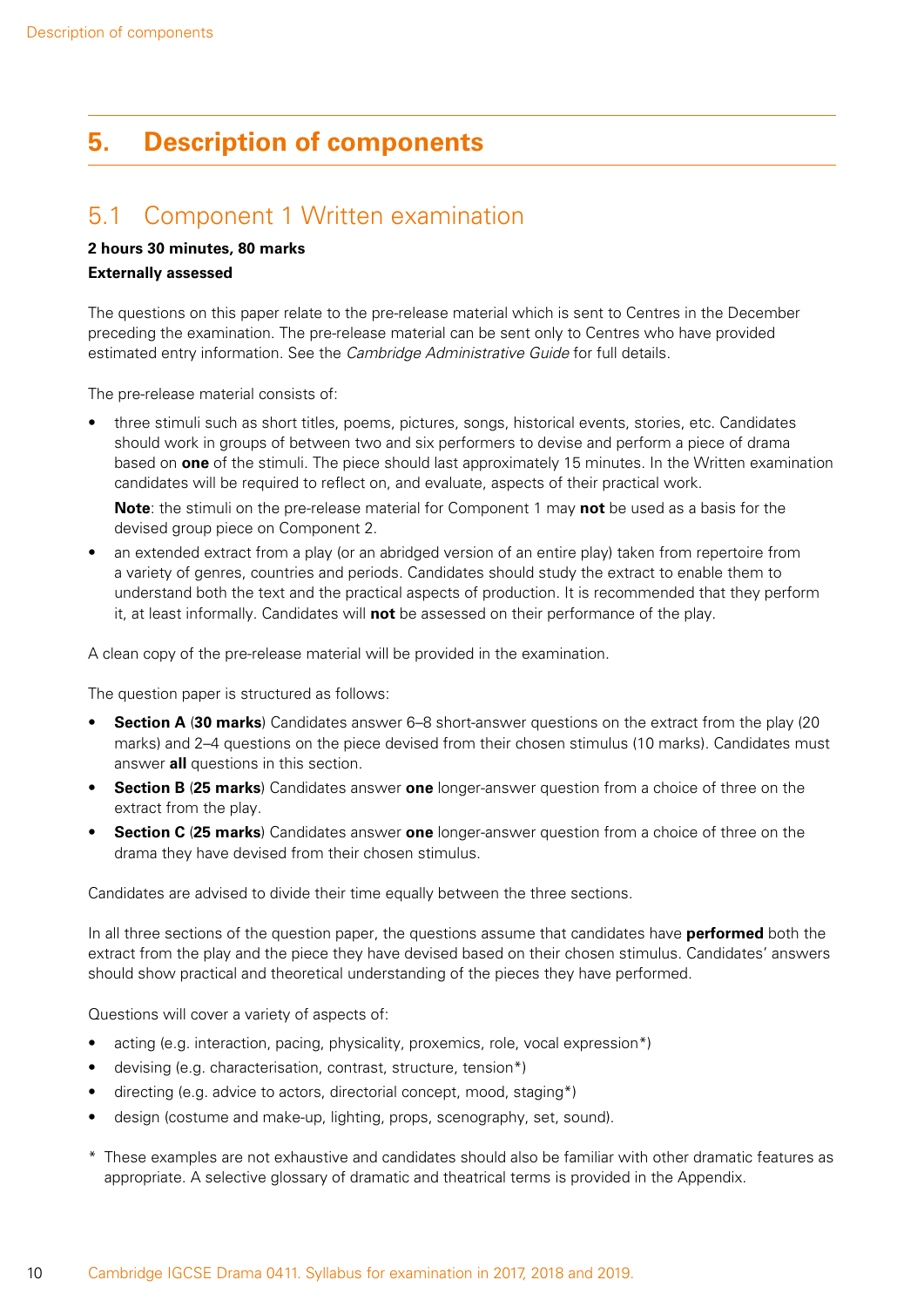<span id="page-12-0"></span>Candidates should consider the following points in relation to the extract from the play and their chosen stimulus:

- the use of suitable approaches to interpret the extract/stimulus
- how meaning can be communicated to an audience
- appropriate use of resources to facilitate effective performance
- the reasons behind the choices they have made and how successful these choices were in performance.

# 5.2 Component 2 Coursework

#### **Internally assessed and externally moderated**

Each candidate submits a total of **three** pieces of practical work: **one** individual piece and **two** group pieces. Candidates must have the opportunity to produce more than three pieces of practical work during the course so that there is a choice of pieces to submit and their best work may be selected.

#### **One individual piece:**

• **one** performance of an extract from a play\*. The individual piece must last between 3 and 5 minutes.

#### **Two group pieces:**

- **one** performance of an extract from a play\*
- and one original devised piece\*\*.

Each group piece must last no longer than **15 minutes** and must allow each candidate broadly equal exposure. The prescribed group size is between **two** and **six** candidates.

Candidates will be assessed individually on: their practical understanding of repertoire; their ability to devise and reflect on performance material; their acting skills and ability to communicate effectively to an audience.

All work must be intended for live performance to an audience and staged in an appropriate performance space. Whilst performances should be video recorded for moderation purposes, the pieces produced should **not** be conceived for film or television performance.

Each candidate's work must be marked according to the assessment criteria provided in this booklet. Marks and supporting comments must be entered on the *Individual Candidate Mark Sheet* (0411/ICMS) which may be downloaded from **www.cie.org.uk/samples**. A sample of candidates' work must then be sent to Cambridge for external moderation. See Section 6, 'Coursework: recordings, marking and moderation' for details.

#### \***Guidance on repertoire pieces**

Repertoire should be taken from existing and already published plays for the stage, **not** TV drama, films, novels or unpublished works. Plays should be chosen by the teacher according to available resources and candidates' abilities and interests.

Teachers are advised to select extracts from full-length stage plays, not mini-plays/monologues written specifically for use in the classroom. This is to ensure that each candidate has the opportunity to demonstrate understanding of the style of the drama and the context of his/her role in the play as a whole.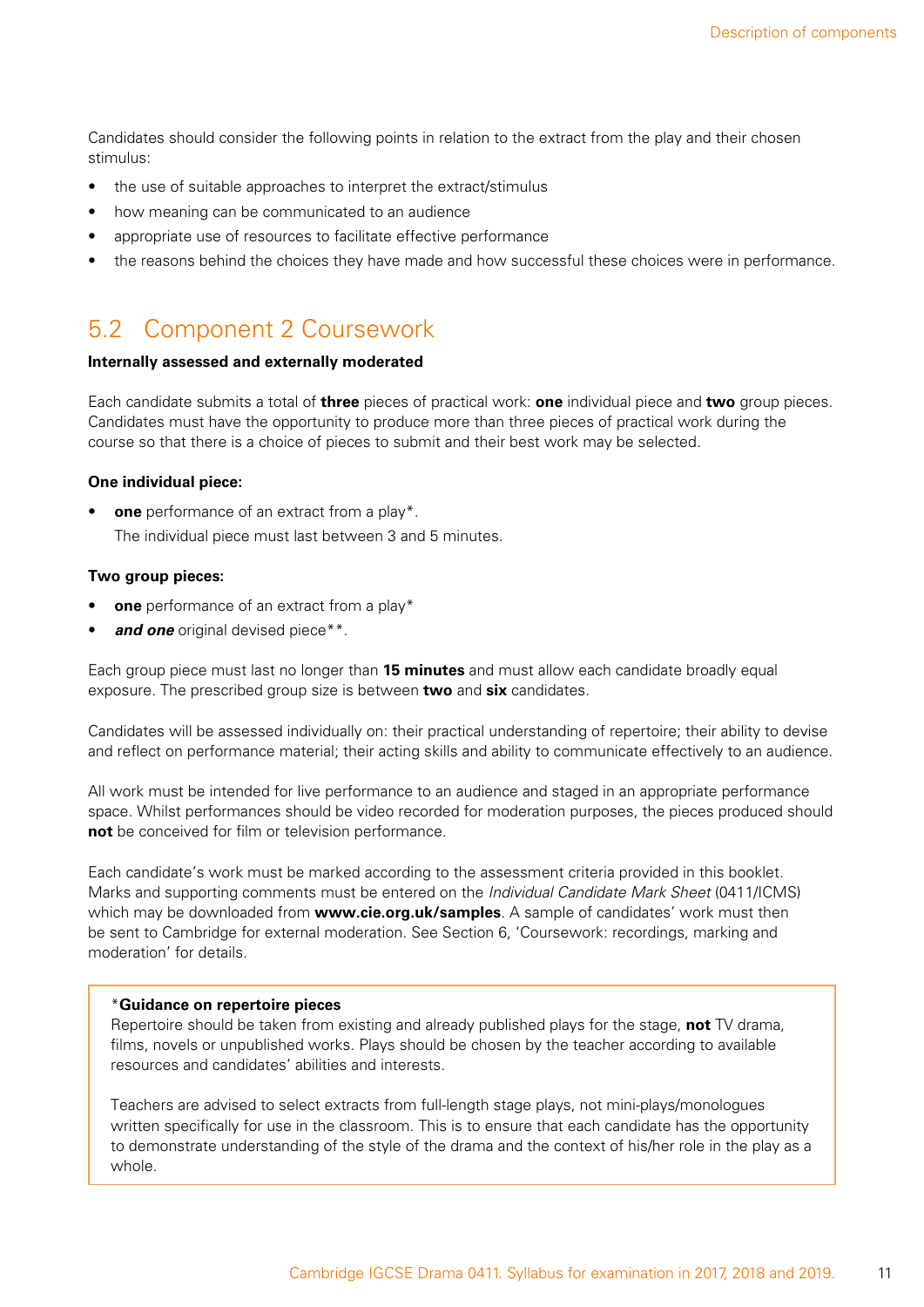#### \*\***Guidance on the group original devised piece**

The group original devised piece must be based on a stimulus of the teacher's choosing. Teachers may select the same or a different stimulus for each group in the class depending on the abilities and interests of the candidates. The stimulus used should be noted on each *Individual Candidate Mark Sheet* when submitting the coursework to Cambridge.

**Note**: the stimuli on the pre-release material for Component 1 may **not** be used as a basis for the devised piece on Component 2.

The following are examples of suitable stimuli:

- a piece of music, a newspaper article, a picture/photograph, a poem, a sculpture
- global, national or local issues, e.g. climate change, war and peace, poverty and inequality, culture and identity
- performance styles, e.g. children's drama, comedy of manners, Commedia dell'Arte, documentary theatre, forum theatre.

This list is not exhaustive and teachers are free to use any material which is appropriate to this level of examination and which enables candidates to devise and perform to the best of their abilities.

#### **Teacher involvement in the working process**

Candidates should undertake coursework with the guidance and ongoing supervision of their teacher. The amount of teacher guidance will vary depending on the kinds of work. During the assessment of coursework, teachers may challenge candidates on their use of ideas and the crafting of the drama. They may also act as director for the group performance of the piece of repertoire.

Whilst the teacher selects a stimulus for each group, the devised piece must be the original work of the candidates and they must decide on the subject matter, style, characterisation, structure and intention of the pieces. However, they are not expected to work in isolation, and teachers may support, challenge, critique or direct as necessary during the process.

Teachers must:

- select appropriate repertoire and stimuli for candidates
- set and/or negotiate coursework tasks
- supervise the work throughout to monitor individual progress
- ensure that the work is completed according to the requirements of the syllabus and that it can be assessed in line with the assessment criteria and procedures.

#### **Use of costume and set**

Candidates are not assessed specifically on their use of costume and/or set design in Component 2, but they are expected to understand the relationship between building a character and how this is expressed through the clothes worn by that character. Candidates should take great care to ensure that what they wear does not conflict with their overall dramatic intention or with the character they are seeking to portray, in style, period or fashion. The same principle applies for set, furniture and props: these should not undermine, or detract from, the dramatic intention of the piece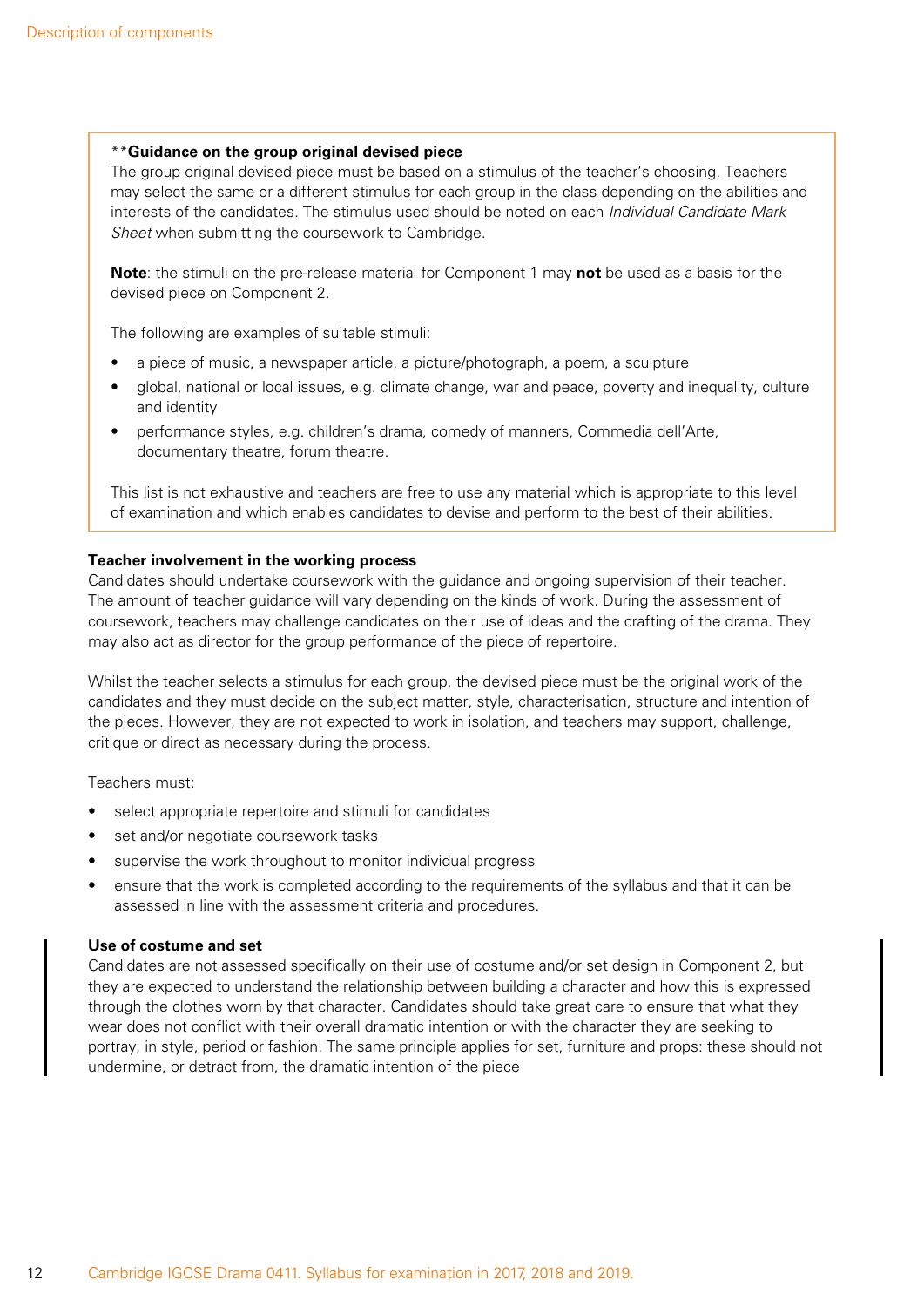#### **DVD recordings**

Centres must record work **throughout the course** so that candidates' best pieces may be chosen for the coursework submission. The work submitted to Cambridge for moderation should be recorded onto a DVD in either MPEG (.mpg) or QuickTime movie (.mov) format.

Each DVD should have with it:

- the completed *Individual Candidate Mark Sheets* for **all** candidates (0411/ICMS)
- a *DVD Cover Sheet* (0411/DVD)
- a *Moderation Sample Cover Sheet* (0411/CS)

Copies of these forms and the instructions for completing them may be downloaded from **www.cie.org.uk/samples**.

See Section 6 for full details about the recording, marking and moderation of coursework.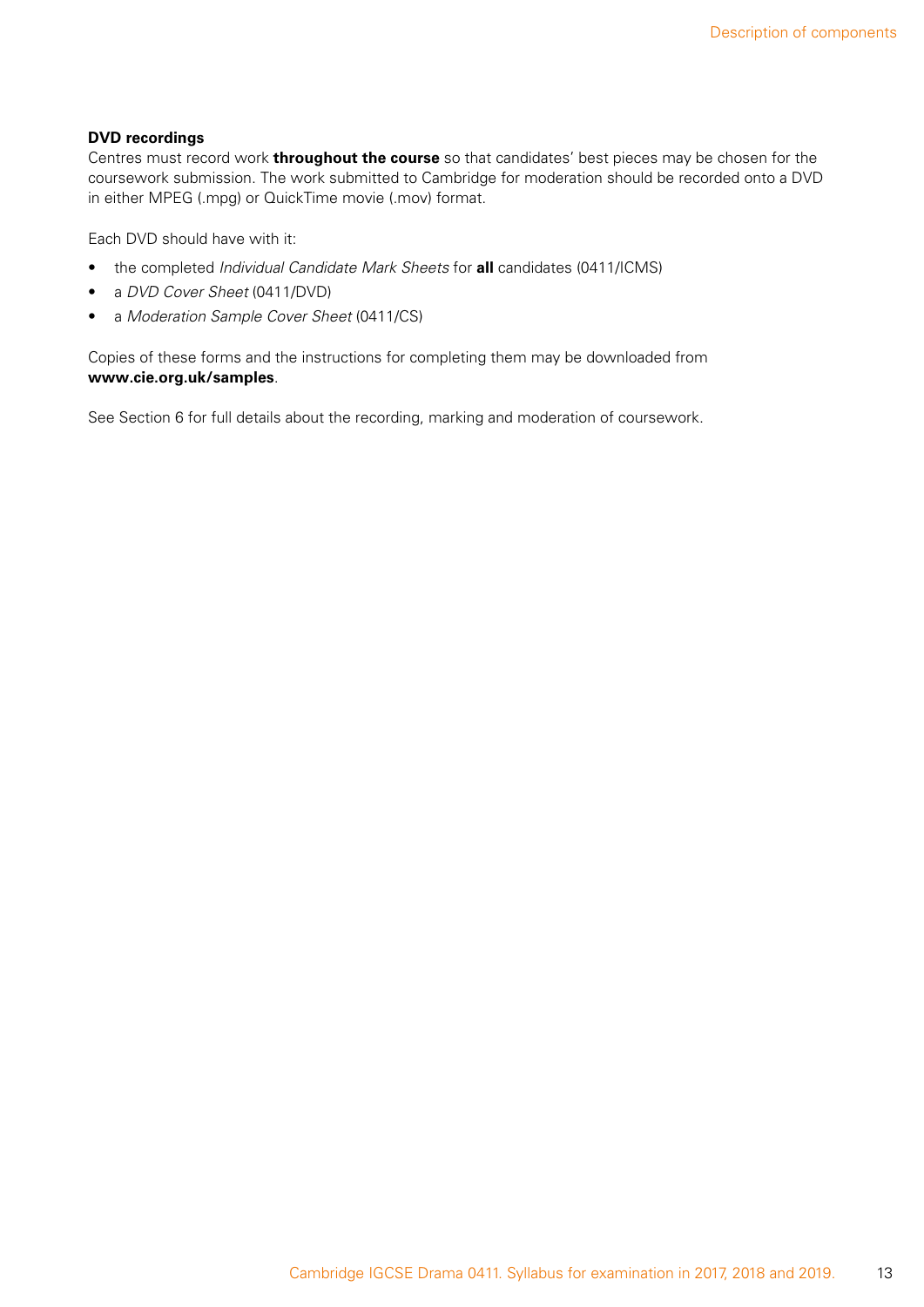# <span id="page-15-0"></span>**6. Coursework: recordings, marking and moderation**

This section should be read in conjunction with the *Cambridge Handbook*.

# 6.1 Recordings

- The Centre must record onto DVD all of the coursework undertaken during the course in order to be able to select each candidate's best work for the final assessment.
- DVD recordings will be accepted only in either MPEG (.mpg) or QuickTime movie (.mov) format. It is helpful if DVDs are chaptered.

Number of DVDs:

- If there is only one group for moderation purposes, (i.e. six or fewer candidates), all the work for the Centre should be submitted on one DVD, clearly labelled.
- If there are two or more groups, all the individual pieces should be put on **one** DVD and all the group pieces on a separate DVD.

Identifying the candidates:

- DVDs must be labelled with Centre name and number and full candidate names and numbers. Please do not attach sticky labels to DVDs as they can cause problems when inserted into a DVD player.
- **At the beginning of each task**, the candidate must identify himself/herself clearly by stating his/her name and, if known at the time of the recording, candidate number. It is essential that the Moderator can easily identify the candidates dressed as they will appear in the piece.

#### Quality of recordings:

It is essential to produce clear recorded evidence. In particular:

- cameras should be positioned level with the performance space and so that the whole action can be clearly seen. Each candidate must be able to be easily identified by the external moderator
- avoid zooming in and out as this can be distracting
- extraneous noise and echo must be avoided and the sound track must be clearly audible
- the recording should not be stopped and re-started once the performance has begun.

Work may be recorded at any time over the two-year course; the Centre should re-run any recorded work that does not meet these standards.

# 6.2 Marking

- Coursework must be marked by the teacher using the assessment criteria provided in this booklet. If there is more than one teacher involved with the internal assessments the marking must be standardised by the Centre (see Section 6.3, 'Moderation').
- For each candidate, an *Individual Candidate Mark Sheet* (0411/ICMS) must be completed, giving details of the three pieces selected for the final assessment and the marks awarded for each piece. This form, and the instructions for completing it, may be downloaded from **www.cie.org.uk/samples**. The database will ask you for the syllabus code (i.e. 0411) and your Centre number, after which it will take you to the correct forms. Follow the instructions when completing each form.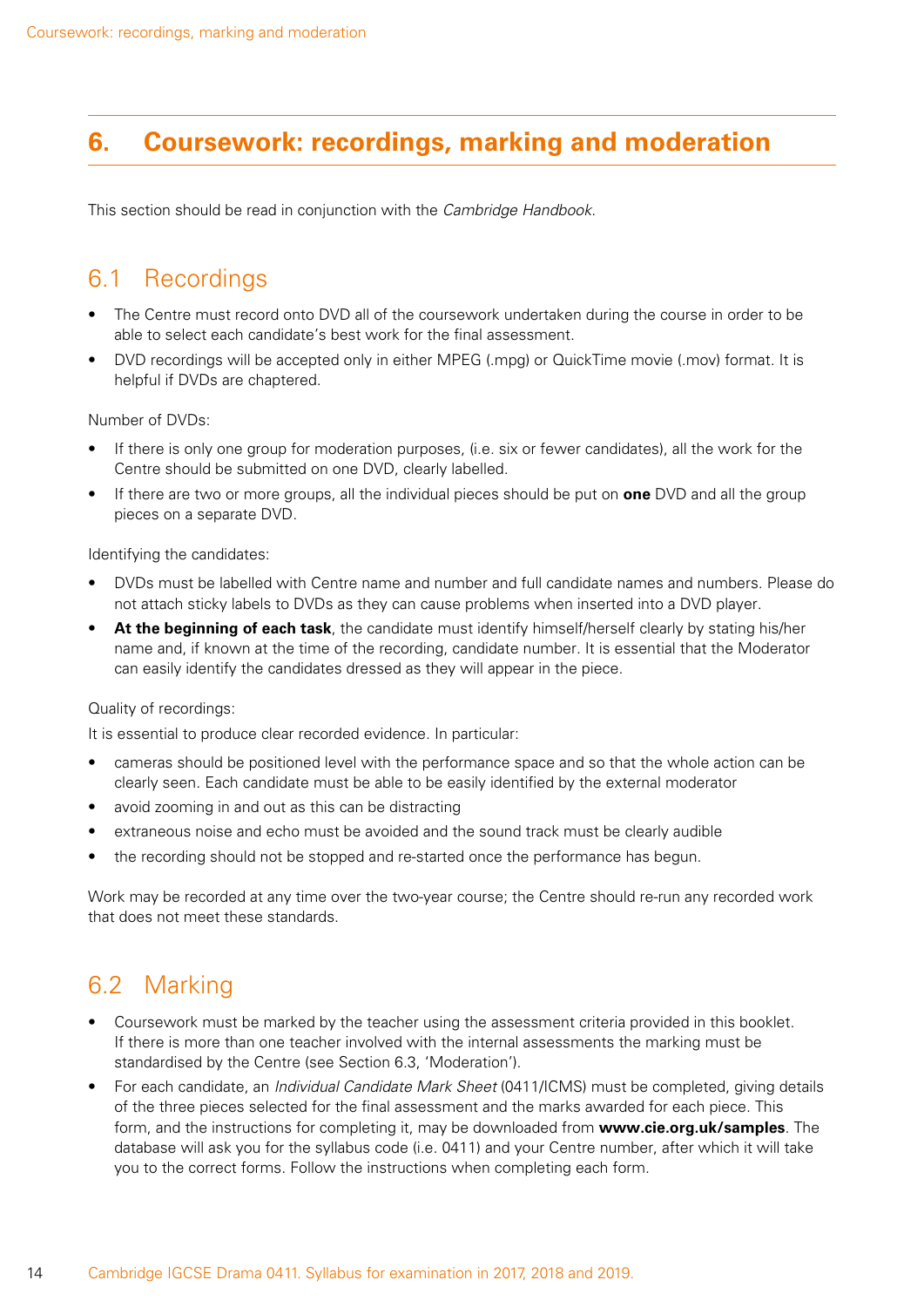<span id="page-16-0"></span>• For each candidate and for each piece, a mark is awarded for AO1: Understanding repertoire **or** AO2: Devising, depending on whether the work is an extract from a play or original devised material. A mark is always awarded for AO3: Acting skills.

### Using the Assessment criteria

As you watch the live performance of the work, make notes that clearly relate to the assessment criteria provided in this booklet and then make a 'best fit' judgement as to which band to place it in. Very often you may see qualities that fit more than one band, so always decide on the overall 'best fit'. You can trade off the strengths and weaknesses in the work against the criteria in the different bands (comments on these are therefore also helpful for moderation purposes). Lastly, give a specific mark from your chosen band.

If all the criteria in a band fit your judgement, award the highest mark and check the band above, just in case. If most of the criteria fit your judgement, award a mark nearer the bottom and check the band below, just in case.

The teacher's comments on the *Individual Candidate Mark Sheet* need to be specific rather than general. They should set out:

- for repertoire: the name of the play and the playwright
- for devised pieces: the stimulus used as a basis for the piece
- the specific contribution of each candidate to the piece
- the mark for each Assessment Objective, as appropriate.

#### **The comments should be detailed enough to support the mark awarded.**

# 6.3 Moderation

#### **(a) Internal moderation**

If more than one teacher in a Centre is involved in the internal assessments, arrangements must be made within the Centre for all candidates to be assessed to a common standard. The sample the Centre submits to Cambridge should include the marking of each teacher.

The internally moderated marks for all candidates must be recorded on the *Individual Candidate Mark Sheet*. This form, and the instructions for completing it, may be downloaded from **www.cie.org.uk/samples**. The database will ask you for the syllabus code (i.e. 0411) and your Centre number, after which it will take you to the correct form. Follow the instructions when completing the form.

Please contact Cambridge if you require quidance on internal moderation.

The Centre assessments are then subject to external moderation.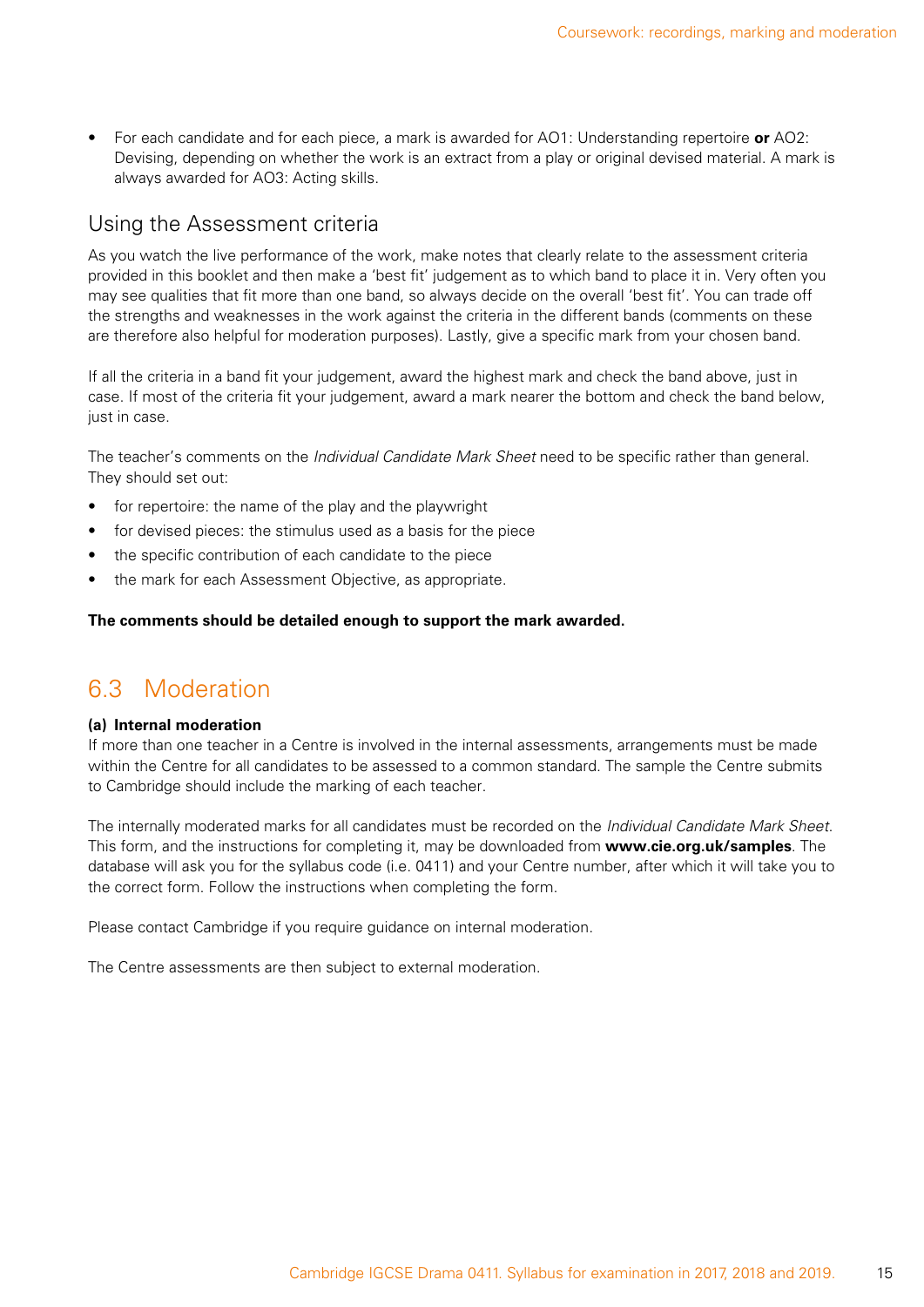#### **(b) External moderation**

External moderation of internal assessment is carried out by Cambridge.

- Centres must submit the internally assessed marks of all candidates to Cambridge.
- Centres must also submit the internally assessed work of a sample of candidates to Cambridge. Go to **www.cie.org.uk/samples** for details of which candidates are to be included in the sample.

The deadlines and methods for submitting internally assessed marks and work are in the *Cambridge Administrative Guide*, available on our website.

Centres must send the following to Cambridge in one envelope together with the sample of work for moderation:

- a completed *Individual Candidate Mark Sheet\** (0411/ICMS) for **all** candidates, including those not in the sample
- a *DVD Cover Sheet\** (0411/DVD)
- a signed printout of the candidates' total marks as submitted to Cambridge.
- a completed *Moderation Sample Cover Sheet\** (0411/CS).

\*Copies of these forms and the instructions for completing them may be downloaded from **www.cie.org.uk/samples**. The database will ask you for the syllabus code (i.e. 0411) and your Centre number, after which it will take you to the correct form.

If more than one teacher has assessed the Coursework, the sample should include examples of the marking of each teacher.

#### **(c) Keep at the Centre**

- one complete set of copies of the forms
- all other recorded work until results are issued.

**All records and supporting work should be kept until after the publication of results, and the recordings of all other candidates' work should be kept at the Centre. Further samples of work may be requested by Cambridge.**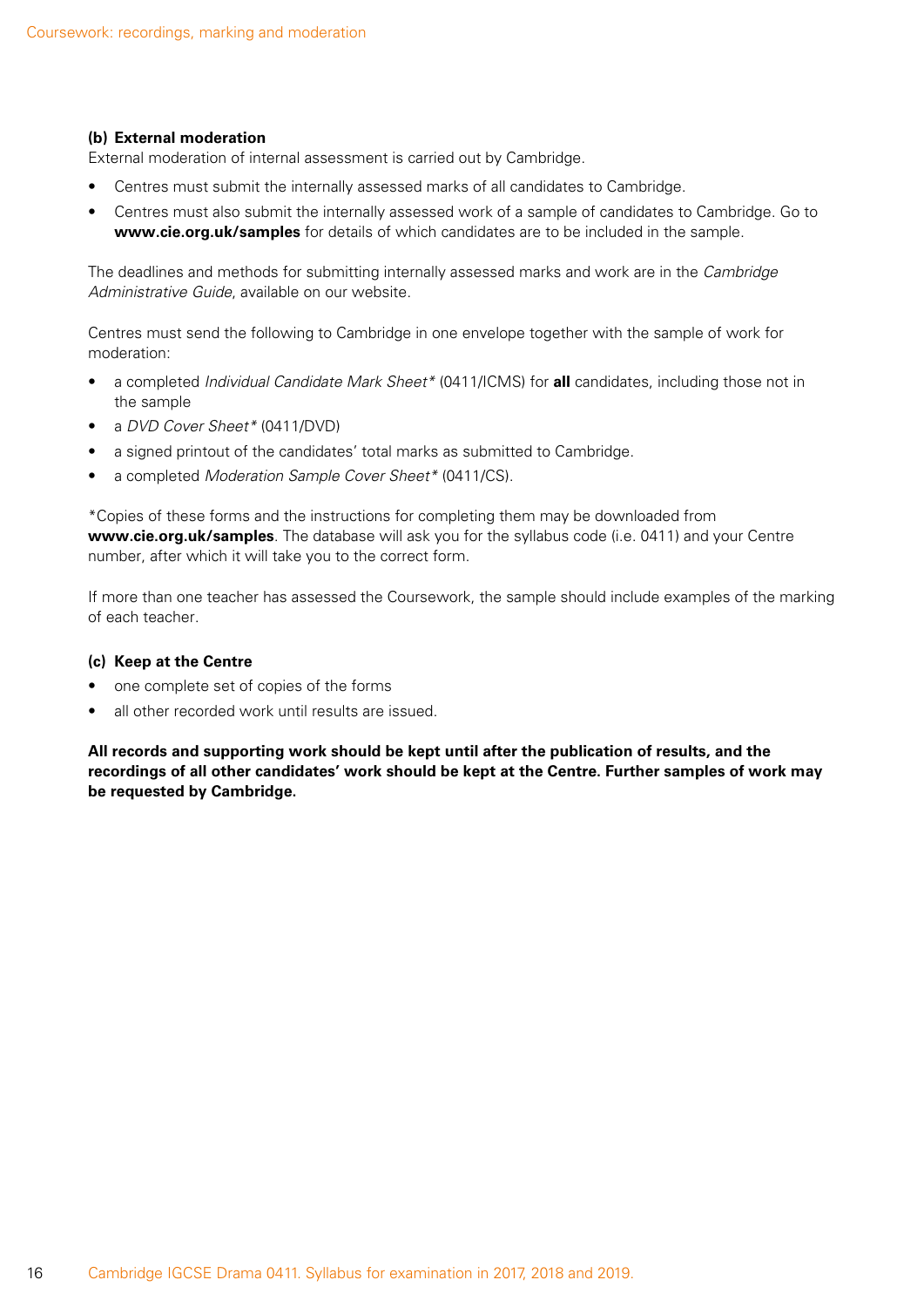# <span id="page-18-0"></span>6.4 Assessment criteria

### Assessment criteria for AO1: Understanding repertoire

#### **Candidates will be assessed on their ability to demonstrate knowledge and understanding of the possibilities of repertoire, and how to interpret and realise it in a live performance.**

This assessment objective applies to the **individual piece** and the **group performance of an extract from a play**. The assessment criteria cover three strands:

- The ability to bring a character to life based on understanding of the role and its function in the play from which it is taken.
- The ability to interpret this role in a manner that demonstrates understanding of the style/genre of the play.
- Understanding of the process of moving from page to stage and contribution to the working process in order to craft and shape the performance.

| Band 5 | $13 - 15$   | The realisation of the character is informed by an in-depth understanding of<br>$\bullet$<br>the role and its function in the play.<br>An accomplished interpretation of the piece based on a detailed<br>$\bullet$<br>understanding of the style/genre of the play.<br>A highly effective and perceptive understanding of the process of moving<br>$\bullet$<br>from page to stage; always identifies when something is not working and is<br>able to come up with wholly workable solutions. |
|--------|-------------|------------------------------------------------------------------------------------------------------------------------------------------------------------------------------------------------------------------------------------------------------------------------------------------------------------------------------------------------------------------------------------------------------------------------------------------------------------------------------------------------|
| Band 4 | $10 - 12$   | The realisation of the character is informed by a clear understanding of the<br>$\bullet$<br>role and its function in the play.<br>An effective interpretation of the piece based on a good understanding of<br>$\bullet$<br>the style/genre of the play.<br>A constructive and sustained understanding of the process of moving from<br>$\bullet$<br>page to stage; frequently identifies when something is not working and is<br>able to come up with broadly workable solutions.            |
| Band 3 | $7 - 9$     | A proficient realisation of the character informed by an understanding of the<br>$\bullet$<br>role and its function in the play.<br>A believable interpretation of the piece based on an understanding of the<br>$\bullet$<br>style/genre of the play.<br>A competent understanding of the process of moving from page to stage;<br>$\bullet$<br>occasionally identifies when something is not working and is sometimes<br>able to come up with solutions.                                     |
| Band 2 | $4 - 6$     | A variable realisation of the character informed by a partial understanding of<br>$\bullet$<br>the role and its function in the play.<br>An uneven interpretation of the piece based on a variable understanding of<br>$\bullet$<br>the style/genre of the play.<br>A patchy understanding of the process of moving from page to stage;<br>$\bullet$<br>seldom identifies when something is not working and often needs guidance<br>as to what to do.                                          |
| Band 1 | $1 - 3$     | An implausible realisation of the character informed by a limited<br>$\bullet$<br>understanding of the role and its function in the play.<br>A one-dimensional interpretation of the piece based on a basic<br>$\bullet$<br>understanding of the style/genre of the play.<br>A limited understanding of the process of moving from page to stage; relies<br>$\bullet$<br>on others to give guidance when things are not working.                                                               |
|        | $\mathbf 0$ | Work that does not meet the criteria for Band 1.<br>$\bullet$                                                                                                                                                                                                                                                                                                                                                                                                                                  |
|        |             |                                                                                                                                                                                                                                                                                                                                                                                                                                                                                                |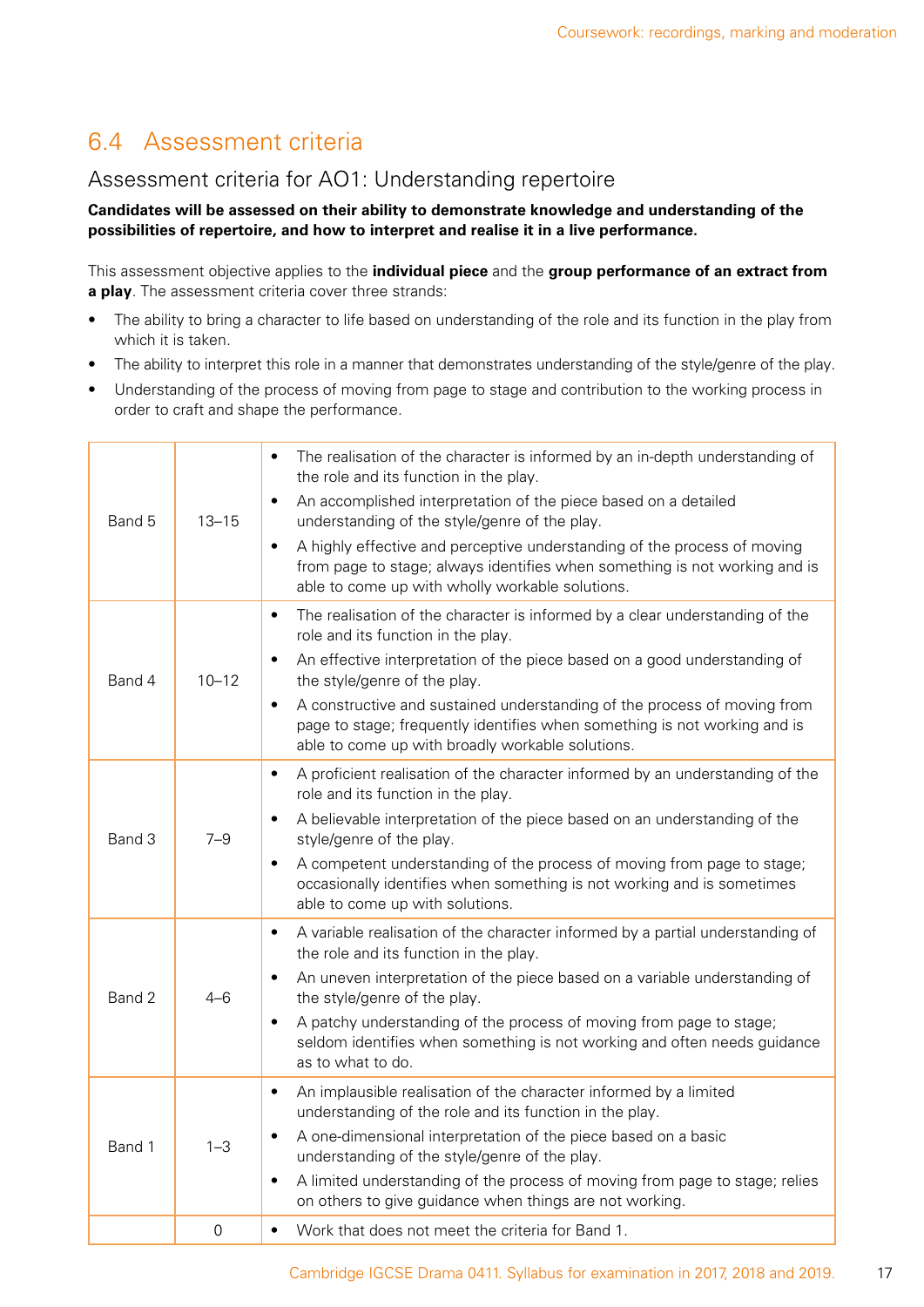### Assessment criteria for AO2: Devising

#### **Candidates will be assessed on their ability to devise dramatic material and reflect on its effectiveness.**

This assessment objective applies to the **group devised piece**. The assessment criteria cover three strands:

- The quality of the individual role that the candidate has devised within the ensemble piece, and the ideas that underpin it.
- The integrity of the individual role and its contribution to the overall piece.
- The ability to engage with the devising process in order to craft and shape the role.

| Band 5 | $25 - 30$ | A stylish and well-crafted role based on a range of well-formulated ideas.<br>$\bullet$<br>The role has considerable integrity and makes a powerful contribution<br>$\bullet$<br>throughout.<br>The role is the result of consistent, mature reflection and skilful shaping of<br>$\bullet$<br>the material.                   |
|--------|-----------|--------------------------------------------------------------------------------------------------------------------------------------------------------------------------------------------------------------------------------------------------------------------------------------------------------------------------------|
| Band 4 | $19 - 24$ | An imaginative role that makes use of some well-developed ideas.<br>٠<br>The role has integrity and makes a strong contribution throughout.<br>٠<br>The role is the result of considerable reflection and the ability to adapt and<br>$\bullet$<br>shape the material.                                                         |
| Band 3 | $13 - 18$ | A proficient role that demonstrates some shape and balance.<br>$\bullet$<br>The role has some integrity and makes a good contribution.<br>٠<br>The role is the result of competent understanding of intention and style and<br>$\bullet$<br>a consistent involvement in shaping the material.                                  |
| Band 2 | $7 - 12$  | A variable role that demonstrates occasional shape and balance.<br>$\bullet$<br>The role neither helps nor hinders the piece and makes a functional<br>$\bullet$<br>contribution.<br>The role is the result of limited understanding of intention and style and/or<br>$\bullet$<br>patchy contribution to the working process. |
| Band 1 | $1 - 6$   | A one-dimensional role, heavily reliant on cliché.<br>$\bullet$<br>The role is peripheral with little sense of direction.<br>٠<br>The role is the result of basic understanding of intention and style and/or<br>$\bullet$<br>reluctant involvement in the working process.                                                    |
|        | $\Omega$  | Work that does not meet the criteria for Band 1.<br>$\bullet$                                                                                                                                                                                                                                                                  |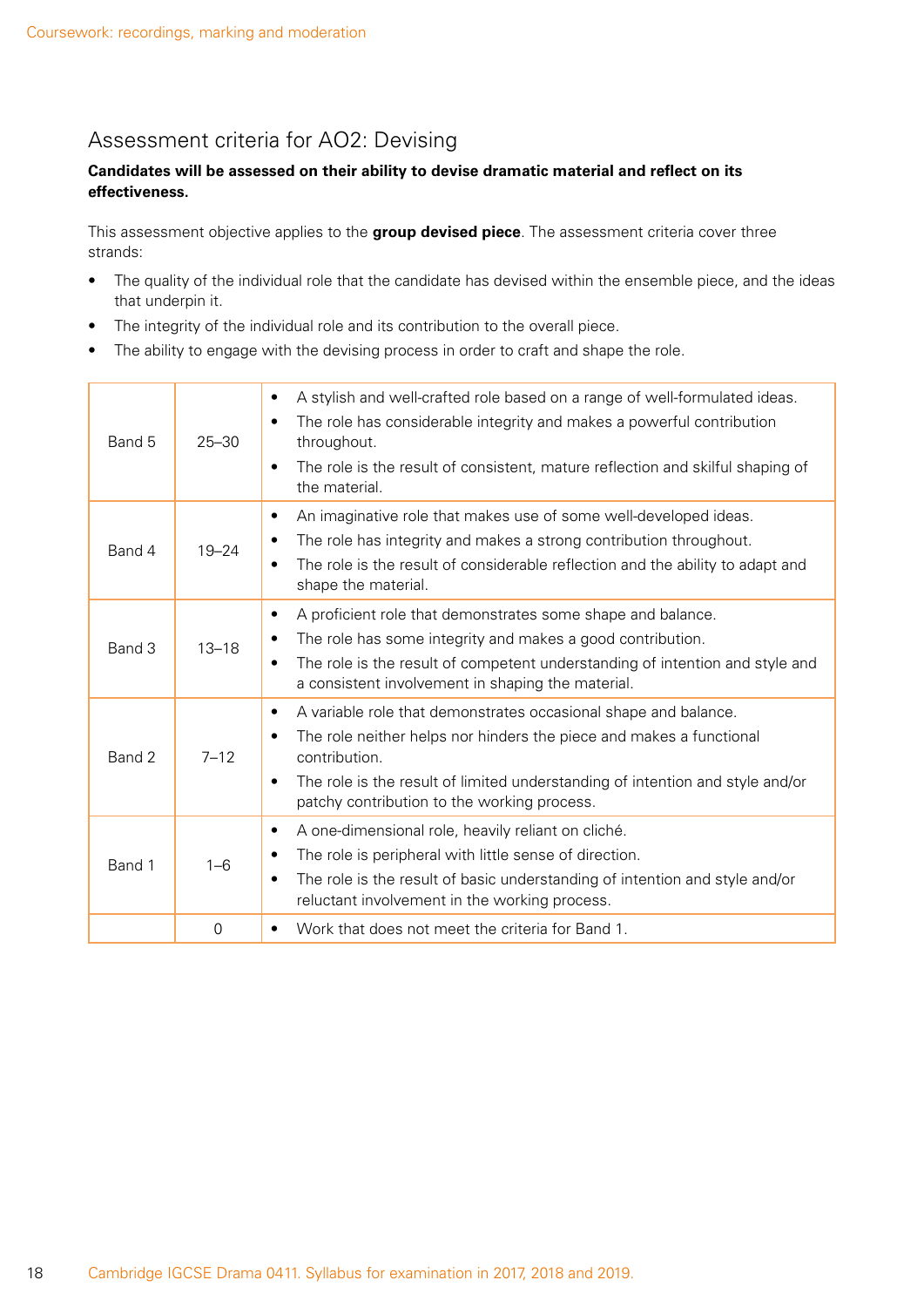### Assessment criteria for AO3: Acting skills

#### **Candidates will be assessed on their acting skills and their ability to communicate effectively to an audience.**

This assessment objective applies to **all three pieces**. The assessment criteria cover four strands:

- The quality of the candidate's vocal and physical technique and use of the performance space.
- The ability to pace the performance and vary levels of emotional intensity.
- The confidence and consistency of the performance.
- The nature of the candidate's rapport with the audience.

| Band 5 | $17 - 20$   | Extremely clear vocal articulation and confident projection; powerful<br>$\bullet$<br>physicality; commanding use of the performance space.<br>Highly effective pacing; well-differentiated levels of emotional intensity.<br>$\bullet$<br>Performs with flair and sensitive stylistic understanding; the portrayal of the<br>$\bullet$<br>role is consistent throughout.<br>Consistently engaging performance; excellent rapport with the audience.<br>$\bullet$ |
|--------|-------------|-------------------------------------------------------------------------------------------------------------------------------------------------------------------------------------------------------------------------------------------------------------------------------------------------------------------------------------------------------------------------------------------------------------------------------------------------------------------|
| Band 4 | $13 - 16$   | Generally clear vocal articulation and good projection; strong physicality;<br>$\bullet$<br>assured use of the performance space.<br>Effective pacing; noticeable variation of emotional intensity.<br>Performs confidently and fluently with sound stylistic understanding; the<br>$\bullet$<br>portrayal of the role is mostly consistent.<br>An engaging performance; good rapport with the audience.<br>$\bullet$                                             |
| Band 3 | $9 - 12$    | Competent levels of vocal articulation and projection; good physicality; use<br>$\bullet$<br>of the performance space mostly effective.<br>Reticent pacing; occasional variation of emotional intensity.<br>Performs competently with stylistic understanding; the portrayal of the role<br>$\bullet$<br>has some variability.<br>A fairly engaging performance; some rapport with the audience.<br>$\bullet$                                                     |
| Band 2 | $5 - 8$     | Variable levels of vocal articulation and projection; inconsistent physicality;<br>$\bullet$<br>restricted use of the performance space.<br>Undifferentiated pacing; limited portrayal of the character's emotional<br>$\bullet$<br>journey.<br>Performs without hesitation or faltering; the portrayal of the role has some<br>$\bullet$<br>recognisable elements.<br>A functional performance; little rapport with the audience.<br>$\bullet$                   |
| Band 1 | $1 - 4$     | Basic vocal skills; awkward physicality; use of the performance space<br>$\bullet$<br>impedes the performance.<br>A low level of energy; glimpses of the character's emotions.<br>$\bullet$<br>Delivers the lines with some fluency; the portrayal of the role is one-<br>$\bullet$<br>dimensional.<br>A faltering performance; hardly any rapport with the audience.<br>$\bullet$                                                                                |
|        | $\mathbf 0$ | Work that does not meet the criteria for Band 1.<br>$\bullet$                                                                                                                                                                                                                                                                                                                                                                                                     |
|        |             |                                                                                                                                                                                                                                                                                                                                                                                                                                                                   |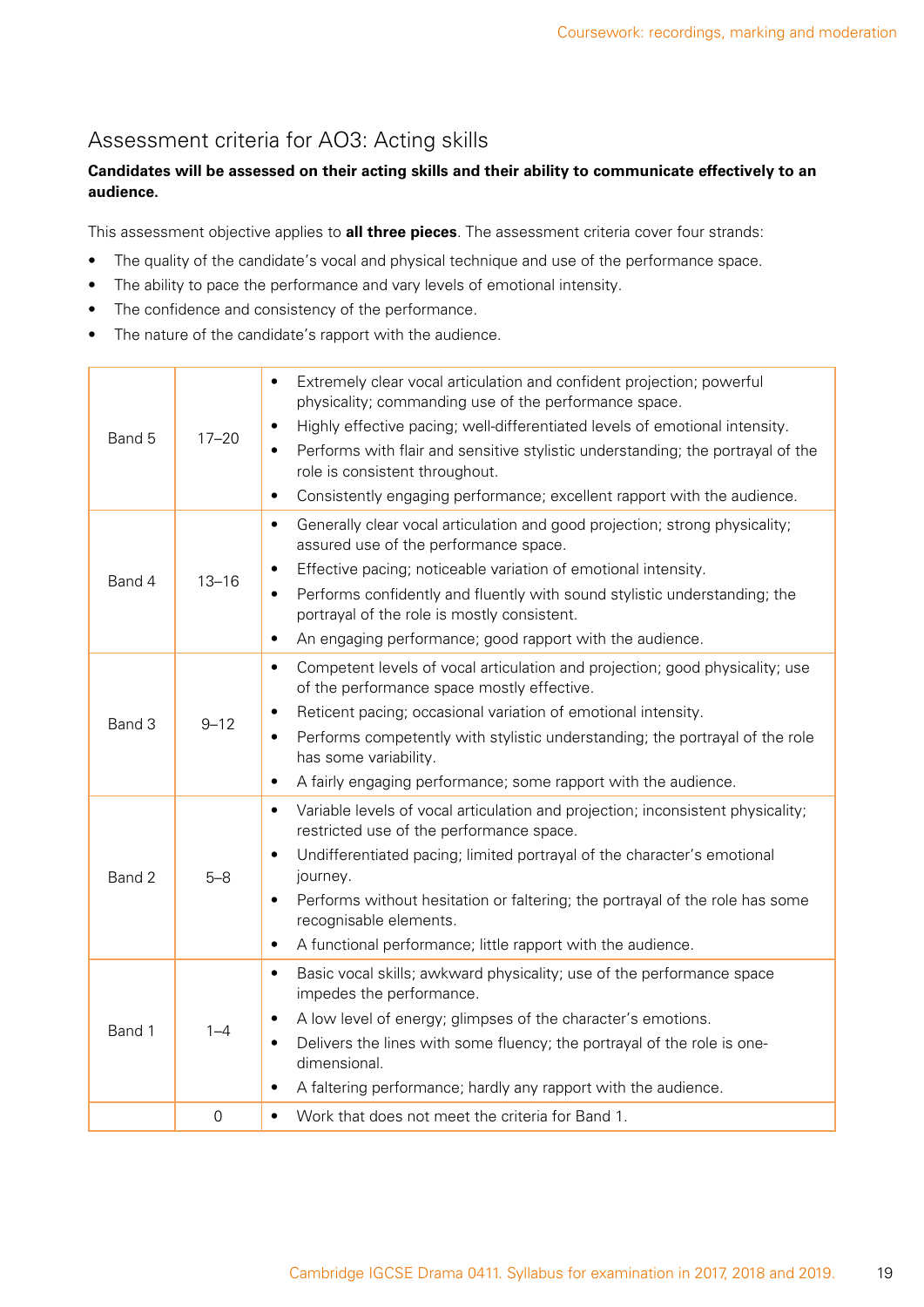# <span id="page-21-0"></span>**7. Other information**

### Equality and inclusion

Cambridge International Examinations has taken great care in the preparation of this syllabus and assessment materials to avoid bias of any kind. To comply with the UK Equality Act (2010), Cambridge has designed this qualification with the aim of avoiding direct and indirect discrimination.

The standard assessment arrangements may present unnecessary barriers for candidates with disabilities or learning difficulties. Arrangements can be put in place for these candidates to enable them to access the assessments and receive recognition of their attainment. Access arrangements will not be agreed if they give candidates an unfair advantage over others or if they compromise the standards being assessed.

Candidates who are unable to access the assessment of any component may be eligible to receive an award based on the parts of the assessment they have taken.

Information on access arrangements is found in the *Cambridge Handbook* which can be downloaded from the website **www.cie.org.uk/examsofficer**

### Language

This syllabus and the associated assessment materials are available in English only.

### Grading and reporting

Cambridge IGCSE results are shown by one of the grades A\*, A, B, C, D, E, F or G indicating the standard achieved, A\* being the highest and G the lowest. 'Ungraded' indicates that the candidate's performance fell short of the standard required for grade G. 'Ungraded' will be reported on the statement of results but not on the certificate. The letters Q (result pending), X (no results) and Y (to be issued) may also appear on the statement of results but not on the certificate.

### Entry codes

To maintain the security of our examinations, we produce question papers for different areas of the world, known as 'administrative zones'. Where the component entry code has two digits, the first digit is the component number given in the syllabus. The second digit is the location code, specific to an administrative zone. Information about entry codes can be found in the *Cambridge Guide to Making Entries*.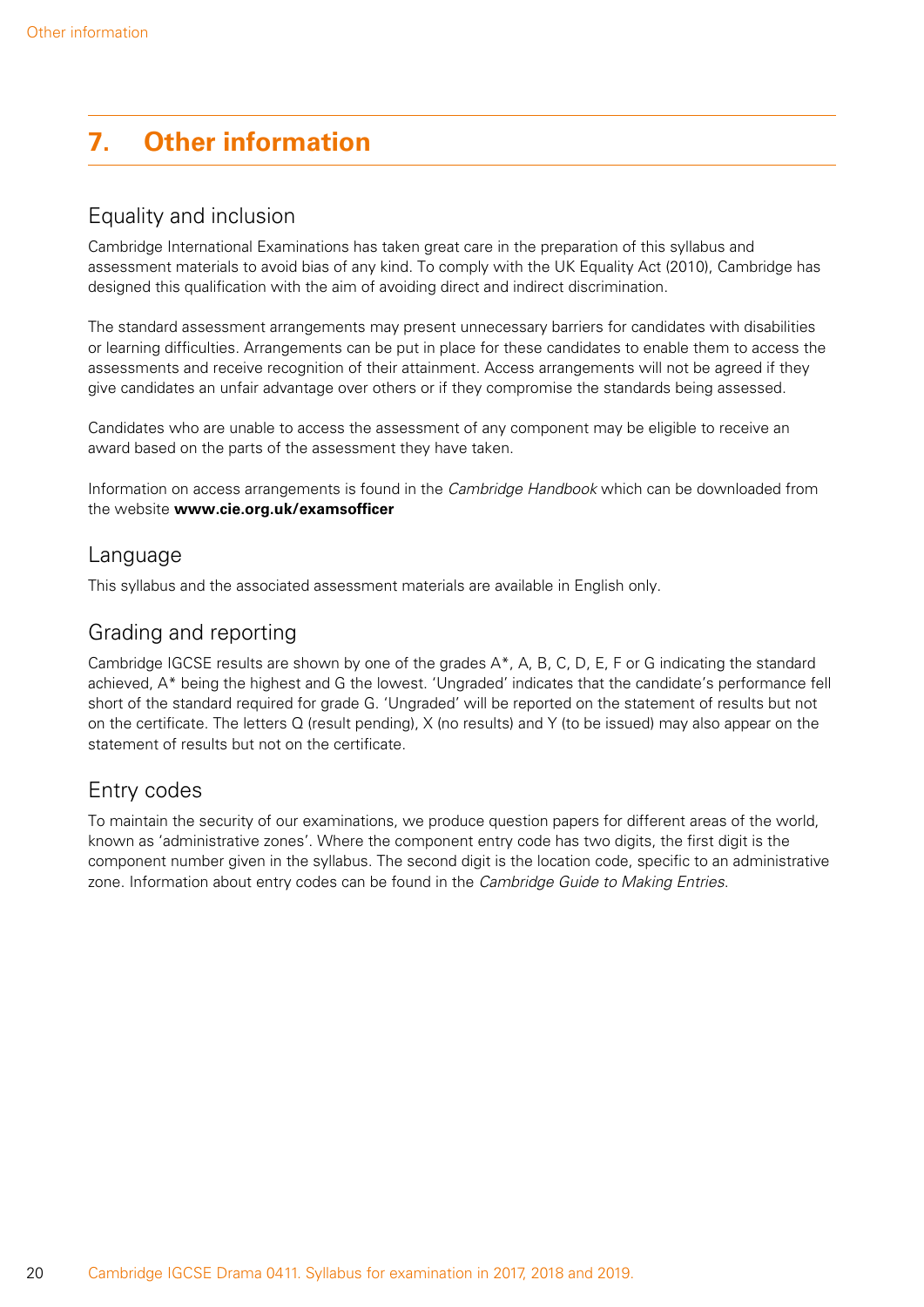# <span id="page-22-0"></span>**8. Appendix: Glossary of dramatic and theatrical terms**

This glossary is provided for reference only and is not intended to be prescriptive.

| <b>Acting area</b>     | That area within the performance space within which the actor may move in full<br>view of the audience. Also known as the playing area.                                                                                                                                           |
|------------------------|-----------------------------------------------------------------------------------------------------------------------------------------------------------------------------------------------------------------------------------------------------------------------------------|
| <b>Acting style</b>    | A particular manner of acting which reflects cultural and historical influences.                                                                                                                                                                                                  |
| <b>Action</b>          | The movement or development of the plot or story in a play; the sense of<br>forward movement created by the sense of time and/or the physical and<br>psychological motivations of characters.                                                                                     |
| <b>Analysis</b>        | In responding to dramatic art, the process of examining how the elements of<br>drama – literary, technical, and performance – are used.                                                                                                                                           |
| <b>Antagonist</b>      | The opponent or adversary of the hero or main character of a drama; one who<br>opposes and actively competes with another character in a play, most often with<br>the protagonist.                                                                                                |
| <b>Apron</b>           | The area between the front curtain and the edge of the stage.                                                                                                                                                                                                                     |
| Arena stage            | Type of stage without a frame or arch separating the stage from the auditorium,<br>in which the audience surrounds the stage area. See also Theatre-in-the-round.                                                                                                                 |
| <b>Articulation</b>    | The clarity or distinction of speech.                                                                                                                                                                                                                                             |
| <b>Aside</b>           | Lines spoken by an actor to the audience and not supposed to be overheard by<br>other characters on stage.                                                                                                                                                                        |
| <b>Back projection</b> | A method of projecting images onto a translucent screen from behind. Often<br>used for projected scenery or special effects. Because the projector is usually<br>close to the screen, special lenses are needed to ensure that the image seen by<br>the audience is large enough. |
| <b>Backdrop</b>        | A flat surface the width of the stage, hung upstage of the acting area, upon<br>which scenery is usually painted.                                                                                                                                                                 |
| <b>Backlight</b>       | Light coming from upstage, behind scenery or actors, to sculpt and separate<br>them from the background.                                                                                                                                                                          |
| <b>Barn doors</b>      | A rotatable attachment consisting of two or four metal flaps (hinged) which<br>is fixed to the front of a Fresnel spotlight to cut off the beam in a particular<br>direction(s).                                                                                                  |
| <b>Battens</b>         | Compartmentalised floodlights set up so as to allow colour mixing. See also<br>Groundrow. Low voltage battens are commonly used as light curtains and for<br>colour washes. Known in the US as a striplight.                                                                      |
| <b>Bifocal spot</b>    | <b>Profile lantern</b> with two sets of shutters, one of which produces a hard edge,<br>and one a soft edge.                                                                                                                                                                      |
| <b>Black box</b>       | A one-room theatre, without a proscenium arch; interior is painted black,<br>including walls, floor, and ceiling, and any drapes are also black.                                                                                                                                  |
| <b>Blackout</b>        | A lighting cue where all stage lights go off simultaneously.                                                                                                                                                                                                                      |
| <b>Blocking</b>        | The path formed by the actor's movement on stage, usually determined by the<br>director with assistance from the actor, and often written down in a script using<br>commonly accepted theatrical symbols. See also Staging.                                                       |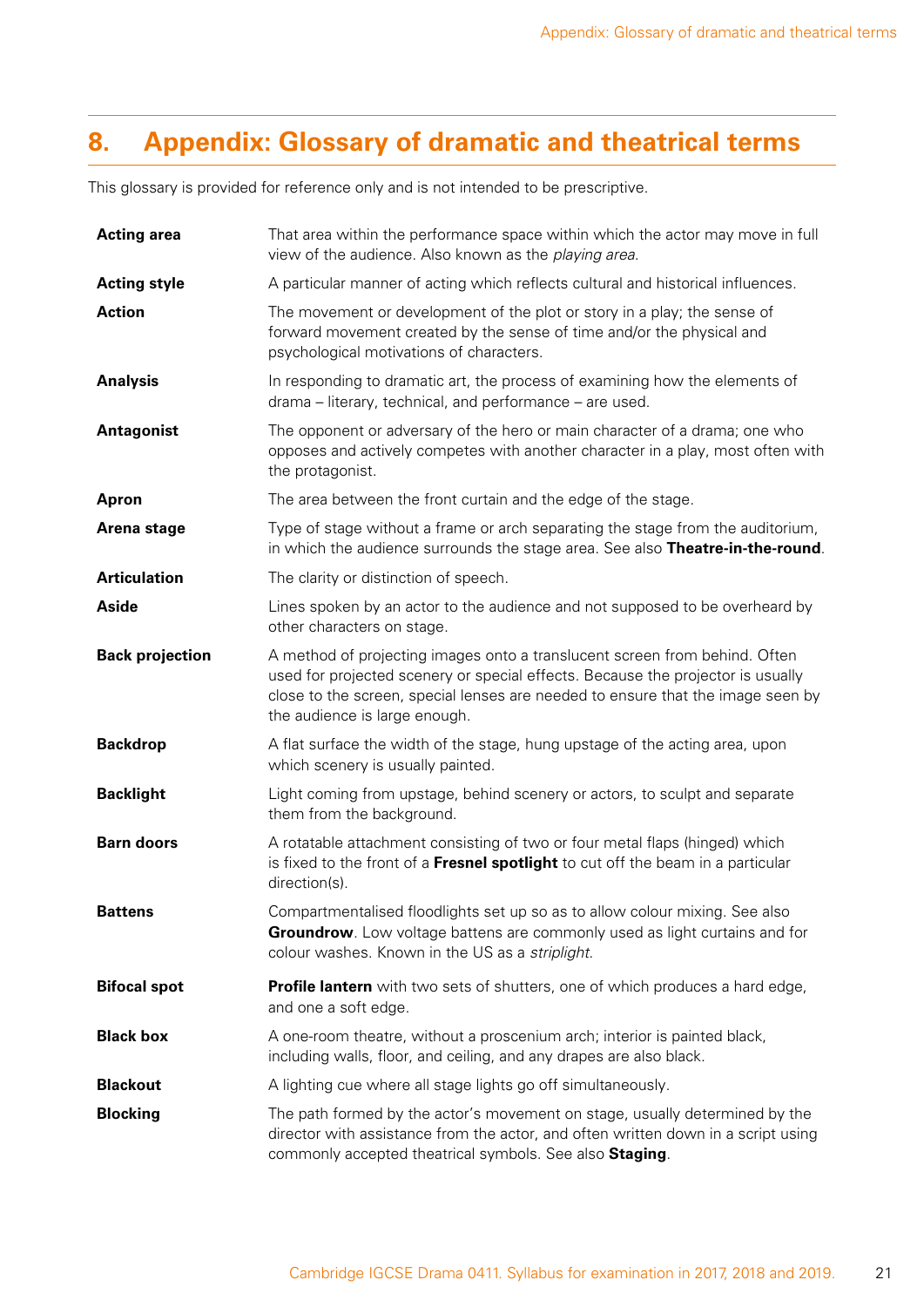| <b>Box set</b>          | A set with three walls and a ceiling, leaving the fourth wall to be imagined by the<br>actors. The box set represents a real room with doors and windows that work.                                                                                                                                                                                                                                                                                                |
|-------------------------|--------------------------------------------------------------------------------------------------------------------------------------------------------------------------------------------------------------------------------------------------------------------------------------------------------------------------------------------------------------------------------------------------------------------------------------------------------------------|
| <b>Business</b>         | A piece of unscripted or improvised action, often comic in intention, used to<br>establish a character, fill a pause in dialogue, or to establish a scene. An author<br>may simply suggest 'business' to indicate the need for some action at that point<br>in the play.                                                                                                                                                                                           |
| <b>Catharsis</b>        | A theory advocated by Aristotle in his Poetics which attempts to describe the<br>feeling of release felt by the audience at the end of a tragedy; the audience<br>experiences catharsis, or is set free from the emotional hold of the action, after<br>experiencing strong emotions and sharing in the protagonist's troubles.                                                                                                                                    |
| <b>Character</b>        | A person portrayed in a drama, novel, or other artistic piece.                                                                                                                                                                                                                                                                                                                                                                                                     |
| <b>Characterisation</b> | How an actor uses body, voice, and thought to develop and portray a character.                                                                                                                                                                                                                                                                                                                                                                                     |
| Choreography            | The organised movement of actors and dancers to music in a play.                                                                                                                                                                                                                                                                                                                                                                                                   |
| <b>Chorus</b>           | A group of performers who sing, dance, or recite in unison; in Greek drama, the<br>chorus was the group of performers who sang and danced between episodes,<br>narrated off-stage action, and commented on events.                                                                                                                                                                                                                                                 |
| <b>Climax</b>           | The point of greatest intensity in a series or progression of events in a play, often<br>forming the turning point of the plot and leading to some kind of resolution.                                                                                                                                                                                                                                                                                             |
| <b>Cloth</b>            | A piece of scenic canvas, painted or plain that is flown or fixed to hang in a<br>vertical position.<br>A backcloth (or backdrop) hangs at the rear of a scene.<br>A floorcloth is a painted canvas sheet placed on the stage floor to mark out the<br>acting area, or to achieve a particular effect.<br>A frontcloth hangs well downstage, often to hide a scene change taking place<br>behind.                                                                  |
| <b>Colour filter</b>    | A sheet of plastic usually composed of a coloured resin sandwiched between<br>two clear pieces. The coloured filter absorbs all the colours of light except the<br>colour of the filter itself, which it allows through. A colour filter is sometimes<br>known as a 'gel', after 'gelatine', from which filters were originally made.                                                                                                                              |
| <b>Colour mixing</b>    | Combining the effects of two or more lighting gels.                                                                                                                                                                                                                                                                                                                                                                                                                |
| Comedy                  | A play that treats characters and situations in a humorous way. In Shakespeare's<br>time, a comedy was any play with a happy ending that typically told the story of<br>a likeable character's rise to fortune. In ancient Greece, comedies dealt almost<br>exclusively with contemporary figures and problems. Low comedy is physical<br>rather than intellectual comedy; high comedy is more sophisticated, emphasising<br>verbal wit more than physical action. |
| <b>Comic relief</b>     | A break in the tension of a tragedy provided by a comic character, a comic<br>episode, or even a comic line.                                                                                                                                                                                                                                                                                                                                                       |
| <b>Concentration</b>    | The actor's focus, also called <i>centering</i> ; focusing on the work at hand, being in<br>character, or being in the moment.                                                                                                                                                                                                                                                                                                                                     |
| <b>Conflict</b>         | The internal or external struggle between opposing forces, ideas, or interests<br>that creates dramatic tension.                                                                                                                                                                                                                                                                                                                                                   |
| <b>Contrast</b>         | Dynamic use of opposites, such as movement/stillness, sound/silence, and light/<br>darkness.                                                                                                                                                                                                                                                                                                                                                                       |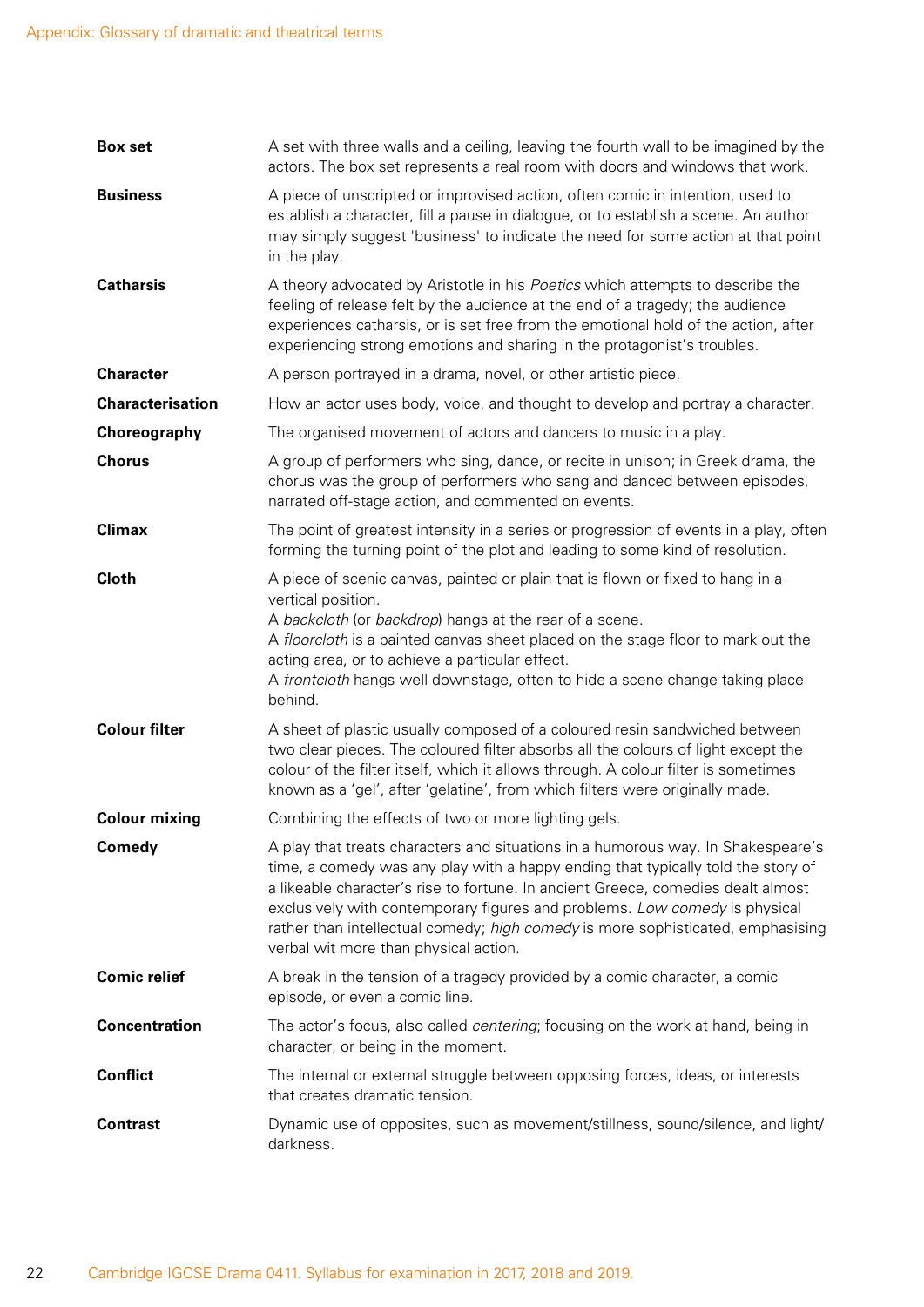| <b>Cross fade</b>        | Bringing another lighting state up to completely replace the current lighting state.<br>Also applies to sound effects/music. Sometimes abbreviated to Xfade or XF.                                                       |
|--------------------------|--------------------------------------------------------------------------------------------------------------------------------------------------------------------------------------------------------------------------|
| Cyclorama                | A fabric drop hung from a curved or segmented batten, or a curved wall at the<br>back of the stage, upon which light can be cast to create effects (cyc for short).                                                      |
| <b>Dénouement</b>        | The moment in a drama when the essential plot point is unravelled or explained.                                                                                                                                          |
| <b>Development</b>       | Progression of the plot or conflict in a play.                                                                                                                                                                           |
| <b>Dialogue</b>          | Spoken conversation used by two or more characters to express thoughts,<br>feelings, and actions.                                                                                                                        |
| <b>Downlight</b>         | A light from directly above the acting area.                                                                                                                                                                             |
| <b>Dynamic</b>           | The energetic range of, or variations within, physical movement or the difference<br>between levels of sound.                                                                                                            |
| End on                   | Traditional audience seating layout where the audience is looking at the stage<br>from the same direction. This seating layout is that of a proscenium arch theatre.<br>See also Theatre-in-the-round, Thrust, Traverse. |
| <b>Ensemble</b>          | The dynamic interaction and harmonious blending of the efforts of the many<br>artists involved in the dramatic activity of theatrical production.                                                                        |
| <b>Exposition</b>        | The part of a play that introduces the theme, chief characters, and current<br>circumstances.                                                                                                                            |
| <b>Farce</b>             | An extreme form of comedy that depends on quick tempo and flawless timing<br>and is characterised by improbable events and far-fetched coincidences; from<br>the French meaning 'to stuff'.                              |
| <b>Flashback</b>         | In a non-linear plot, to go back in time to a previous event; a flash forward would<br>move the action into the future.                                                                                                  |
| <b>Flat</b>              | A wooden frame, usually covered with painted cloth, used to create walls or<br>separations on stage.                                                                                                                     |
| <b>Flood</b>             | To wash the stage with general lighting. The name given to a basic box-shaped<br>lantern with a simple reflector used to achieve this effect.                                                                            |
| <b>Focus</b>             | In lighting, the adjustment of the size and shape of a stage light and/or the<br>direction in which it is aimed. In acting, the act of concentrating or staying in<br>character.                                         |
| <b>Fourth wall</b>       | The invisible wall of a set through which the audience sees the action of the<br>play.                                                                                                                                   |
| <b>Fresnel spotlight</b> | Adjustable spotlight giving a diffused light, created by the construction of its lens<br>of 'concentric circles'. Used with Barn doors.                                                                                  |
| Genre                    | A category of literary or dramatic composition; drama is a literary genre. Drama is<br>further divided into tragedy, comedy, farce, and melodrama, and these genres, in<br>turn, can be subdivided.                      |
| <b>Gesture</b>           | Any movement of the actor's head, shoulder, arm, hand, leg, or foot to convey<br>meaning.                                                                                                                                |
| Groundrow                | Compartmentalised floodlights set up on the stage floor so as to allow colour<br>mixing. Commonly used to light curtains and for colour washes. See also<br>Batten.                                                      |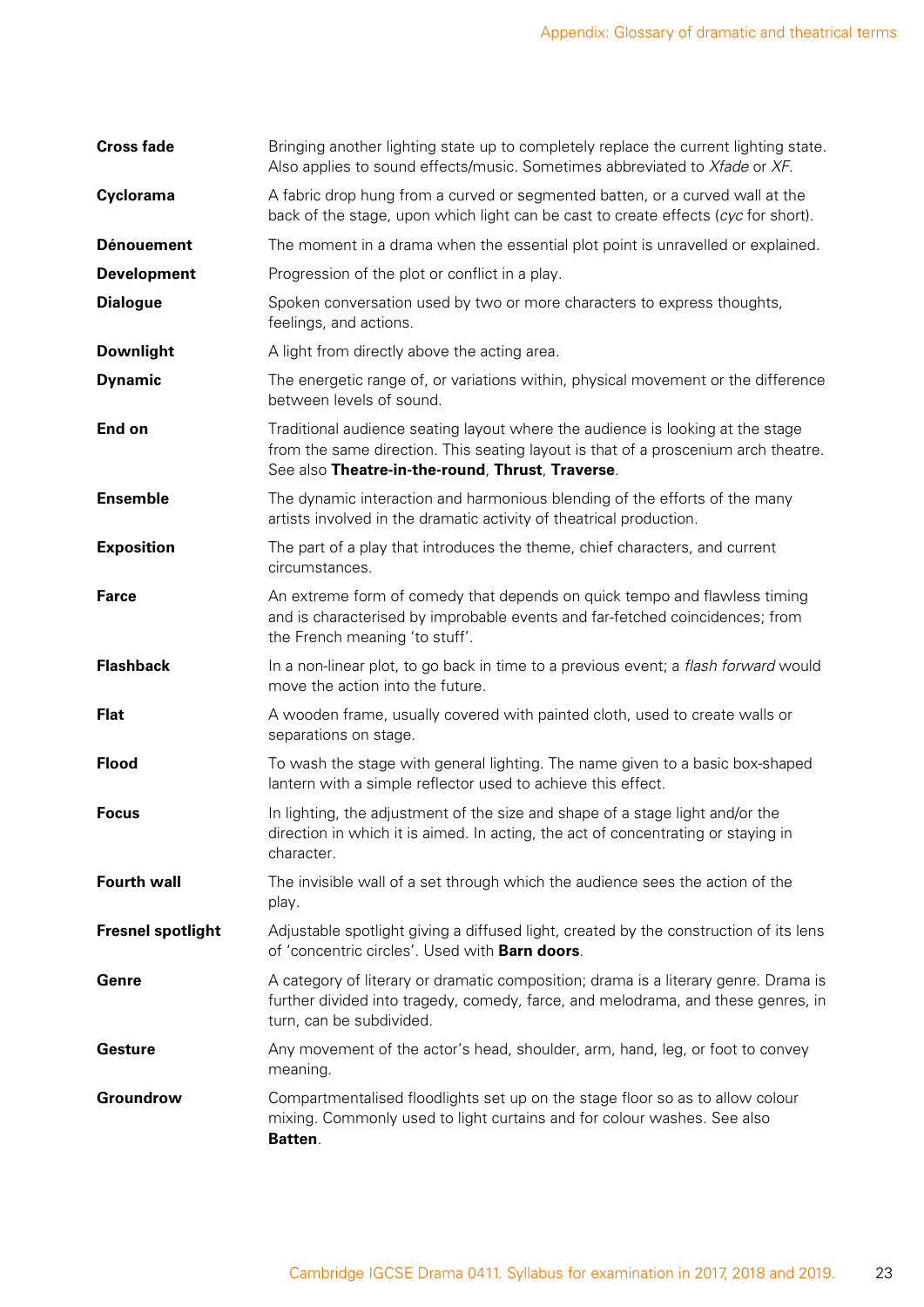| <b>Hand props</b>   | Properties such as tools, weapons, or luggage that are carried on stage by an<br>individual actor. See also Personal props, Props.                                                                                                                                                                                                                                                                                                        |
|---------------------|-------------------------------------------------------------------------------------------------------------------------------------------------------------------------------------------------------------------------------------------------------------------------------------------------------------------------------------------------------------------------------------------------------------------------------------------|
| <b>House lights</b> | The lights that illuminate the auditorium before and after the performance and<br>during intermission.                                                                                                                                                                                                                                                                                                                                    |
| <b>Imaging</b>      | A technique which allows performers to slow down and focus individually on an<br>issue. The performers, sitting quietly with eyes closed, allow pictures to form in<br>their minds. These images may be motivated by bits of narration, music, sounds,<br>smells, etc.                                                                                                                                                                    |
| Improvisation       | The spontaneous use of movement and speech to create a character or object in<br>a particular situation; acting done without a script.                                                                                                                                                                                                                                                                                                    |
| <b>Inflection</b>   | Change in pitch or loudness of the voice.                                                                                                                                                                                                                                                                                                                                                                                                 |
| <b>Interaction</b>  | The action or relationship among two or more characters.                                                                                                                                                                                                                                                                                                                                                                                  |
| <b>Irony</b>        | An implied discrepancy between what is said and what is meant. There are<br>several forms of irony. Verbal irony is when a writer or speaker says one thing<br>and means something else (often the opposite of what is said). When the<br>audience perceives something that a character does not know, that is dramatic<br>irony. Situational irony can be described as a discrepancy between expected<br>results and the actual results. |
| <b>Isolation</b>    | Control of isolated body parts; the ability to control or move one part of the body<br>independently of the rest.                                                                                                                                                                                                                                                                                                                         |
| <b>Kinesthetic</b>  | Resulting from the sensation of bodily position, presence, or movement.                                                                                                                                                                                                                                                                                                                                                                   |
| Language            | In drama, the particular manner of verbal expression, the diction or style of<br>writing, or the speech or phrasing that suggests a class or profession or type of<br>character.                                                                                                                                                                                                                                                          |
| Lantern             | The generic term for a stage spotlight.                                                                                                                                                                                                                                                                                                                                                                                                   |
| <b>Light set</b>    | A term used to describe a situation where no physical set is used on stage. The<br>'set' is created entirely by means of lighting.                                                                                                                                                                                                                                                                                                        |
| <b>Mannerism</b>    | A peculiarity of speech or behaviour.                                                                                                                                                                                                                                                                                                                                                                                                     |
| Melodrama           | A style of play, which originated in the 19th century, relying heavily on<br>sensationalism and sentimentality. Melodramas tend to feature action more<br>than motivation, stock characters, and a strict view of morality in which good<br>triumphs over evil.                                                                                                                                                                           |
| <b>Mime</b>         | Acting without words.                                                                                                                                                                                                                                                                                                                                                                                                                     |
| <b>Mirroring</b>    | Copying the movement and/or expression or look of someone else exactly.                                                                                                                                                                                                                                                                                                                                                                   |
| <b>Monologue</b>    | A long speech made by one actor; a monologue may be delivered alone or in the<br>presence of others.                                                                                                                                                                                                                                                                                                                                      |
| <b>Mood</b>         | The tone or feeling of the play, often engendered by the music, setting, or<br>lighting.                                                                                                                                                                                                                                                                                                                                                  |
| <b>Motivation</b>   | The reason or reasons for a character's behaviour; an incentive or inducement<br>for further action for a character.                                                                                                                                                                                                                                                                                                                      |
| <b>Movement</b>     | Stage blocking or the movements of the actors onstage during performance;<br>also refers to the action of the play as it moves from event to event.                                                                                                                                                                                                                                                                                       |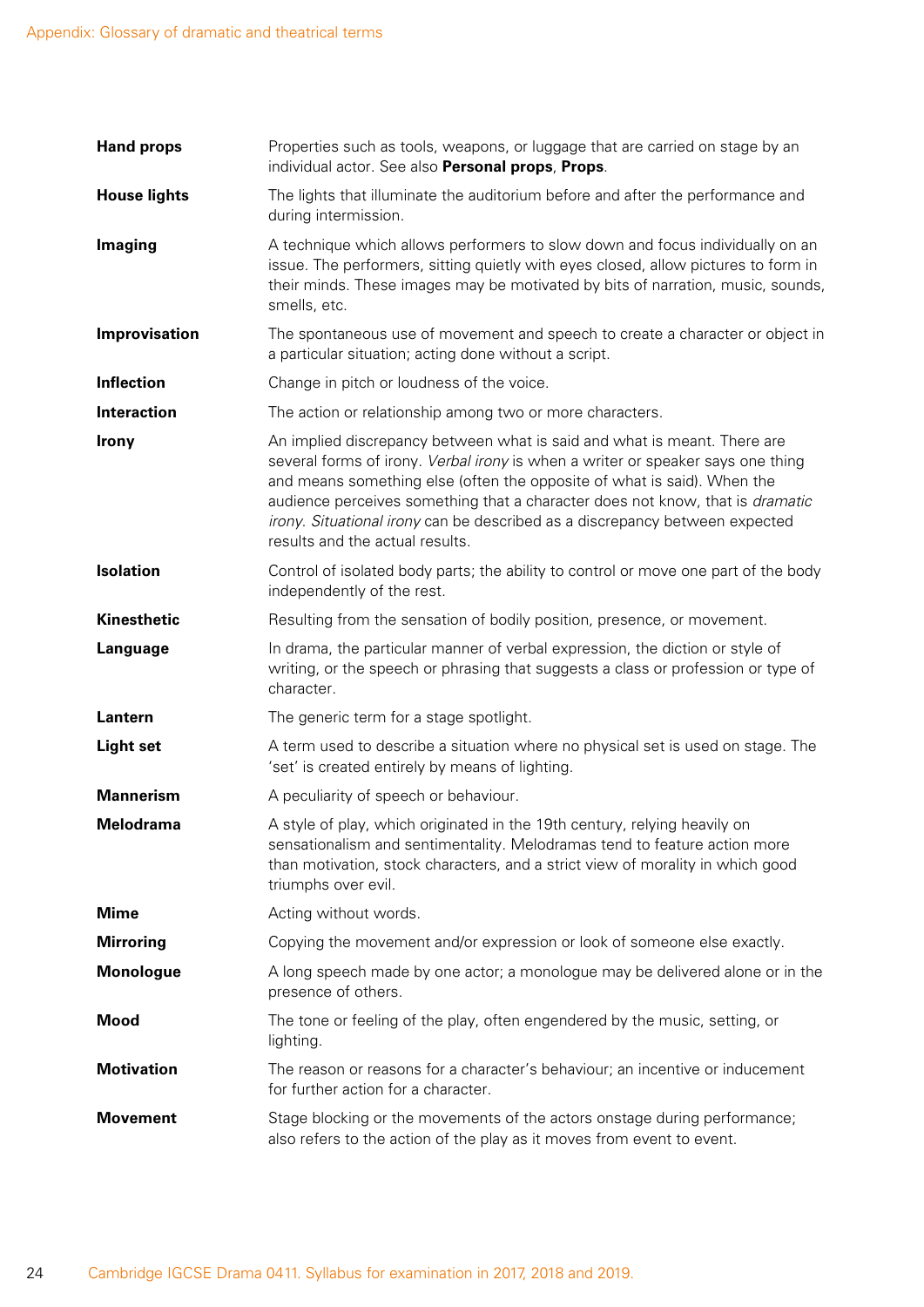| <b>Naturalism</b>              | A style of drama that developed in the late 19th century as an attempt to<br>represent real life on stage faithfully and without artifice; the actions of<br>characters tend to be dominated by determinism (societal or environmental<br>forces).                                                                                                                                                                                                               |
|--------------------------------|------------------------------------------------------------------------------------------------------------------------------------------------------------------------------------------------------------------------------------------------------------------------------------------------------------------------------------------------------------------------------------------------------------------------------------------------------------------|
| Pace                           | Rate of movement or speed of action.                                                                                                                                                                                                                                                                                                                                                                                                                             |
| Parody                         | A mocking or satirical imitation of a literary or dramatic work.                                                                                                                                                                                                                                                                                                                                                                                                 |
| <b>Performance</b><br>elements | Includes acting (e.g. character motivation and analysis, empathy), speaking<br>(breath control, vocal expression and inflection, projection, speaking style,<br>diction), and non-verbal expression (gestures, body alignment, facial expression,<br>character blocking, movement).                                                                                                                                                                              |
| <b>Personal props</b>          | Small props that are usually carried in an actor's costume, such as money or a<br>pen. See also Hand props, Props.                                                                                                                                                                                                                                                                                                                                               |
| <b>Pitch</b>                   | The particular level of a voice, instrument or tune.                                                                                                                                                                                                                                                                                                                                                                                                             |
| <b>Plot</b>                    | The events of a play or arrangement of action, as opposed to the theme. See<br>also Story line.                                                                                                                                                                                                                                                                                                                                                                  |
| <b>Plot development</b>        | The organisation or building of the action in a play.                                                                                                                                                                                                                                                                                                                                                                                                            |
| <b>Posture</b>                 | Physical alignment of a performer's body, or a physical stance taken by a<br>performer which conveys information about the character being played.                                                                                                                                                                                                                                                                                                               |
| <b>Profile lantern</b>         | A focusable spotlight having an ellipsoidal lens which enables a sharp-edged<br>beam of light to be projected.                                                                                                                                                                                                                                                                                                                                                   |
| Prompt                         | To give actors their lines as a reminder; the <i>prompter</i> is the one who assists<br>actors in remembering their lines.                                                                                                                                                                                                                                                                                                                                       |
| <b>Props</b>                   | Short for properties; any article, except costume or scenery, used as part of<br>a dramatic production; any moveable object that appears on stage during a<br>performance. See also Hand props, Personal props.                                                                                                                                                                                                                                                  |
| Proscenium                     | A frame or arch separating the stage from the auditorium. The proscenium<br>opening was of particular importance to the Realistic playwrights of the 19th<br>century, such as Ibsen and Shaw, for whom it was a picture frame or an<br>imaginary fourth wall through which the audience experienced the illusion of<br>spying on characters.                                                                                                                     |
| Protagonist                    | The main character or hero in a play or other literary work.                                                                                                                                                                                                                                                                                                                                                                                                     |
| <b>Proxemics</b>               | Contemporary term for 'spatial relationships' referring to spatial signifiers of<br>the relationship between different performers or a performer and elements of<br>the set which convey information about character and circumstances. See also<br><b>Spatial relationships.</b>                                                                                                                                                                                |
| <b>Realism</b>                 | An attempt in theatre to represent everyday life and people as they are or<br>appear to be through careful attention to detail in character motivation, costume,<br>setting, and dialogue. Plays from this period (from 1820 to 1920) seek the truth,<br>find beauty in the commonplace, and focus on the conditions of the working<br>class. Henrik Ibsen is an exemplar of the movement; he influenced others such<br>as George Bernard Shaw and Anton Chekov. |
| <b>Resolution</b>              | How the problem or conflict in a drama is solved or concluded.                                                                                                                                                                                                                                                                                                                                                                                                   |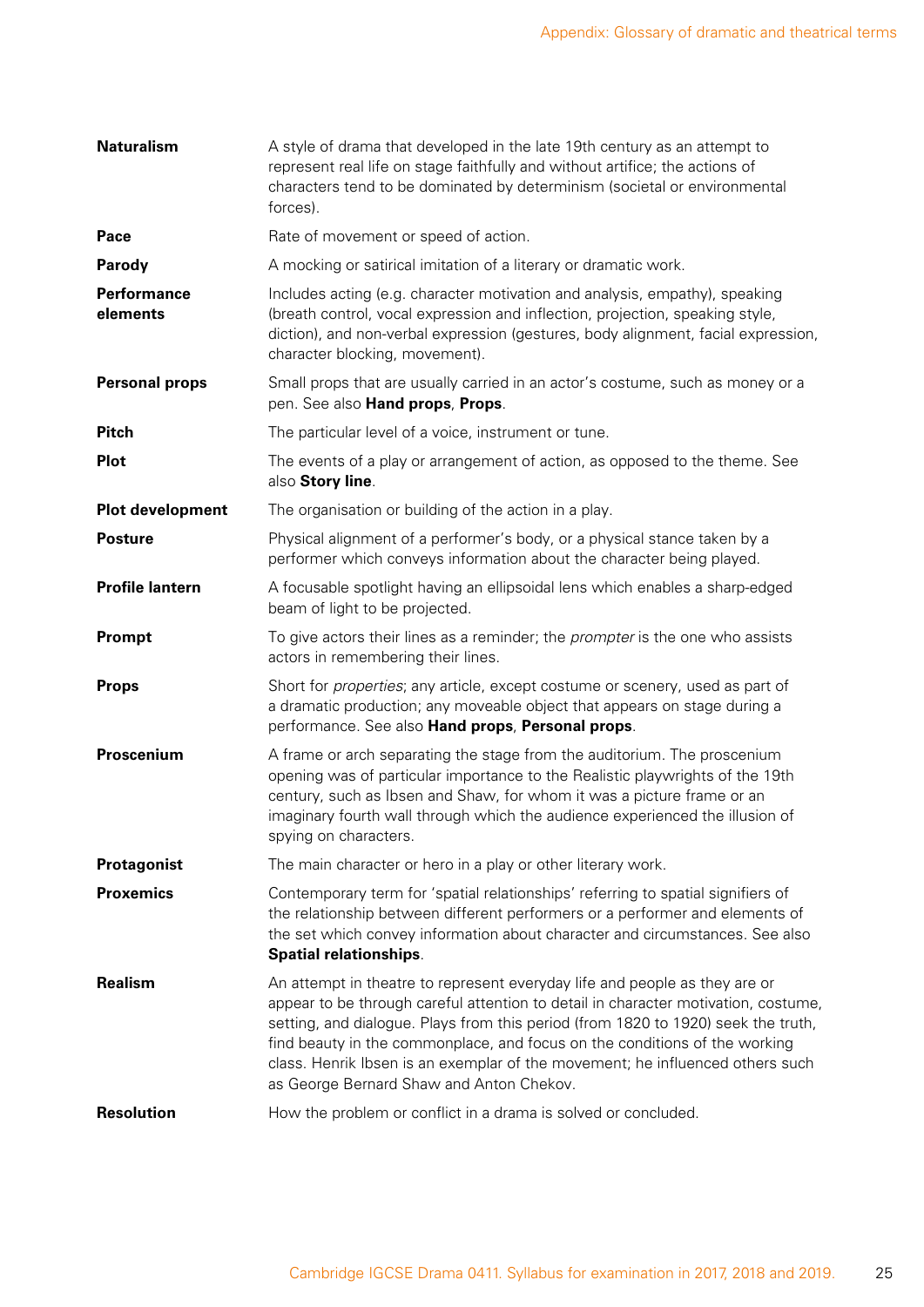| <b>Rhythm</b>         | Measured flow of words or phrases in verse forming patterns of sound.<br>Regularity in time or space of an action, process or feature.                                                                                                                                                                                                                                                                        |
|-----------------------|---------------------------------------------------------------------------------------------------------------------------------------------------------------------------------------------------------------------------------------------------------------------------------------------------------------------------------------------------------------------------------------------------------------|
| <b>Ritual</b>         | A prescribed form or ceremony; drama grew out of religious ritual.                                                                                                                                                                                                                                                                                                                                            |
| Role                  | The character portrayed by an actor in a drama.                                                                                                                                                                                                                                                                                                                                                               |
| <b>Role playing</b>   | Improvising movement and dialogue to put oneself in another's place in a<br>particular situation, often to examine the person(s) and/or situation(s) being<br>improvised.                                                                                                                                                                                                                                     |
| <b>Satire</b>         | A play in which sarcasm, irony, and ridicule are used to expose or attack folly or<br>pretension in society.                                                                                                                                                                                                                                                                                                  |
| <b>Scene</b>          | A small section or portion of a play.                                                                                                                                                                                                                                                                                                                                                                         |
| <b>Scenery</b>        | The theatrical equipment, such as curtains, flats, backdrops, or platforms, used<br>in a dramatic production to communicate environment.                                                                                                                                                                                                                                                                      |
| Scenography           | The art of creating performance environments using one or more components<br>including light, costume, set, space and sound.                                                                                                                                                                                                                                                                                  |
| <b>Scrim</b>          | A drop made of fabric that seems almost opaque when lit from the front but<br>semi-transparent when lit from behind.                                                                                                                                                                                                                                                                                          |
| <b>Set</b>            | The physical surroundings, visible to the audience, in which the action of the play<br>takes place.                                                                                                                                                                                                                                                                                                           |
| Set designer          | The person who designs the physical surroundings in which the action of the<br>play takes place.                                                                                                                                                                                                                                                                                                              |
| <b>Setting</b>        | When and where the action of a play takes place.                                                                                                                                                                                                                                                                                                                                                              |
| <b>Sightlines</b>     | Imaginary lines of sight that determine what areas of the stage are visible to the<br>audience from any given seat in the house.                                                                                                                                                                                                                                                                              |
| <b>Soliloquy</b>      | A speech in which an actor, usually alone on stage, speaks the inner thoughts of<br>his/her character aloud.                                                                                                                                                                                                                                                                                                  |
| Sound                 | The effects an audience hears during a performance to communicate character,<br>context, or environment.                                                                                                                                                                                                                                                                                                      |
| Sound design          | The three categories of sound design are:                                                                                                                                                                                                                                                                                                                                                                     |
|                       | Functional - e.g. practical sounds such as a gunshot to coincide with an<br>action on stage                                                                                                                                                                                                                                                                                                                   |
|                       | Atmospheric – i.e. the possibility of using underscoring that may include<br>٠<br>music but which may also be in the form of a soundscape                                                                                                                                                                                                                                                                     |
|                       | Incidental – where sound can be used to cover moments of transition (e.g.<br>$\bullet$<br>between scenes or to cover the placing of stage props).                                                                                                                                                                                                                                                             |
| <b>Sound effects</b>  | Recorded – often abbreviated to FX. There are many sources for recorded sound<br>effects, from compact discs to downloading from the internet. May form an<br>obvious part of the action (train arriving at station) or may be in the background<br>throughout a scene (e.g. birds chirping).<br>Live – gunshots, door slams, and offstage voices (amongst many others) are<br>most effective when done live. |
| <b>Sound elements</b> | Music, sound effects, actors' voices.                                                                                                                                                                                                                                                                                                                                                                         |
| <b>Space</b>          | A defined area.                                                                                                                                                                                                                                                                                                                                                                                               |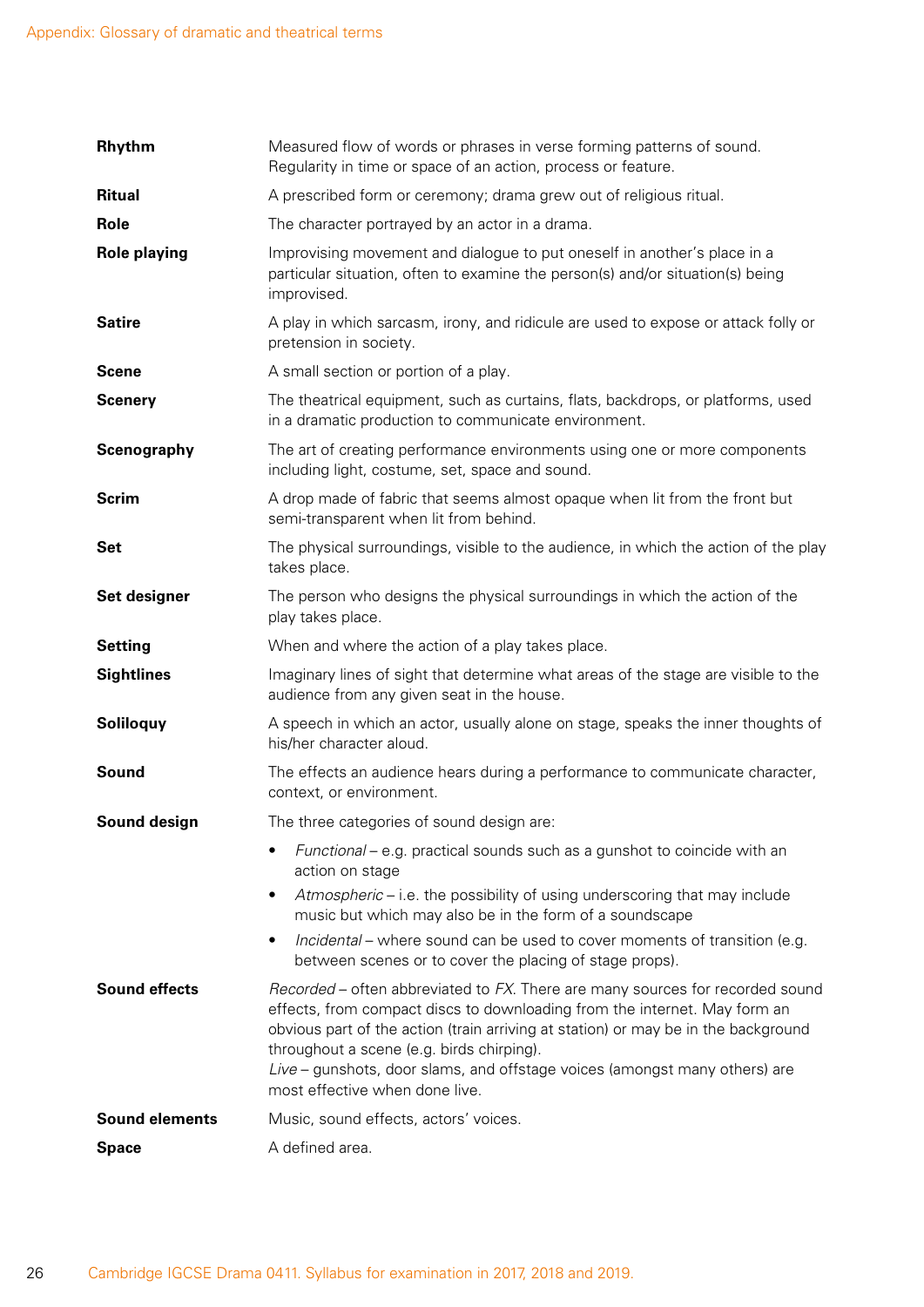| <b>Spatial relationships</b> | (or spatial awareness). Traditional term for what is currently referred to as<br>proxemics, referring to spatial signifiers of the relationship between different<br>performers or a performer and elements of the set which convey information<br>about character and circumstances. |
|------------------------------|---------------------------------------------------------------------------------------------------------------------------------------------------------------------------------------------------------------------------------------------------------------------------------------|
| <b>Special effects</b>       | Visual or sound effects used to enhance a theatrical performance.                                                                                                                                                                                                                     |
| <b>Stage presence</b>        | The level of comfort, commitment, and energy an actor appears to have on<br>stage.                                                                                                                                                                                                    |
| <b>Staging</b>               | Another term for <b>blocking</b> ; deliberate choices about where the actors stand and<br>how they move on stage to communicate character relationships and plot and to<br>create interesting stage pictures.                                                                         |
| <b>Stock characters</b>      | Characters who represent particular personality types or characteristics of<br>human behaviour. Stock characters are immediately recognisable and appear<br>throughout the history of theatre, beginning with Greek and Roman comedy and<br>elaborated upon in Commedia dell'Arte.    |
| <b>Story line</b>            | The <b>plot</b> or plan of action.                                                                                                                                                                                                                                                    |
| <b>Structure</b>             | The arrangement of and relationship between the constituent parts of a whole as<br>in 'prologue, exposition, dénouement' or scenes and acts within a play.                                                                                                                            |
| <b>Stylisation</b>           | The shaping of dramatic material, settings, or costumes in a deliberately non-<br>realistic manner.                                                                                                                                                                                   |
| <b>Suspense</b>              | A feeling of uncertainty as to the outcome, used to build interest and excitement<br>on the part of the audience.                                                                                                                                                                     |
| Symbolism                    | The use of symbolic language, imagery, or colour to evoke emotions or ideas.                                                                                                                                                                                                          |
| <b>Tableau</b>               | A technique in creative drama in which actors create a frozen picture, as if the<br>action were paused; plural is tableaux. Not to be confused with freeze frame,<br>which is a term used in film and video production and which should not be used<br>when discussing drama.         |
| <b>Tempo</b>                 | Relative speed or rate of movement in pace over time, e.g. the speed at which<br>the music for a dance should be played. Can be applied to dramatic contexts<br>such as in 'tempo rhythm'.                                                                                            |
| <b>Tension</b>               | The atmosphere created by unresolved, disquieting, or inharmonious situations<br>that human beings feel compelled to address; the state of anxiety the audience<br>feels because of a threat to a character in a play.                                                                |
| <b>Text</b>                  | The basis of dramatic activity and performance; a written script or an agreed-<br>upon structure and content for an improvisation.                                                                                                                                                    |
| Theatre games                | Improvisational exercises structured by the director or teacher to achieve a<br>specific objective, such as breaking down inhibitions or establishing trust.                                                                                                                          |
| Theatre-in-the-round         | An acting area or stage that may be viewed from all sides simultaneously. See<br>also End on, Thrust, Traverse.                                                                                                                                                                       |
| <b>Theme</b>                 | The basic idea of a play; the idea, point of view, or perception that binds together<br>a work of art.                                                                                                                                                                                |
| <b>Thrust</b>                | A stage that extends into the audience area, with seats on three sides of<br>a peninsula-shaped acting space. See also End on, Theatre-in-the-round,<br>Traverse.                                                                                                                     |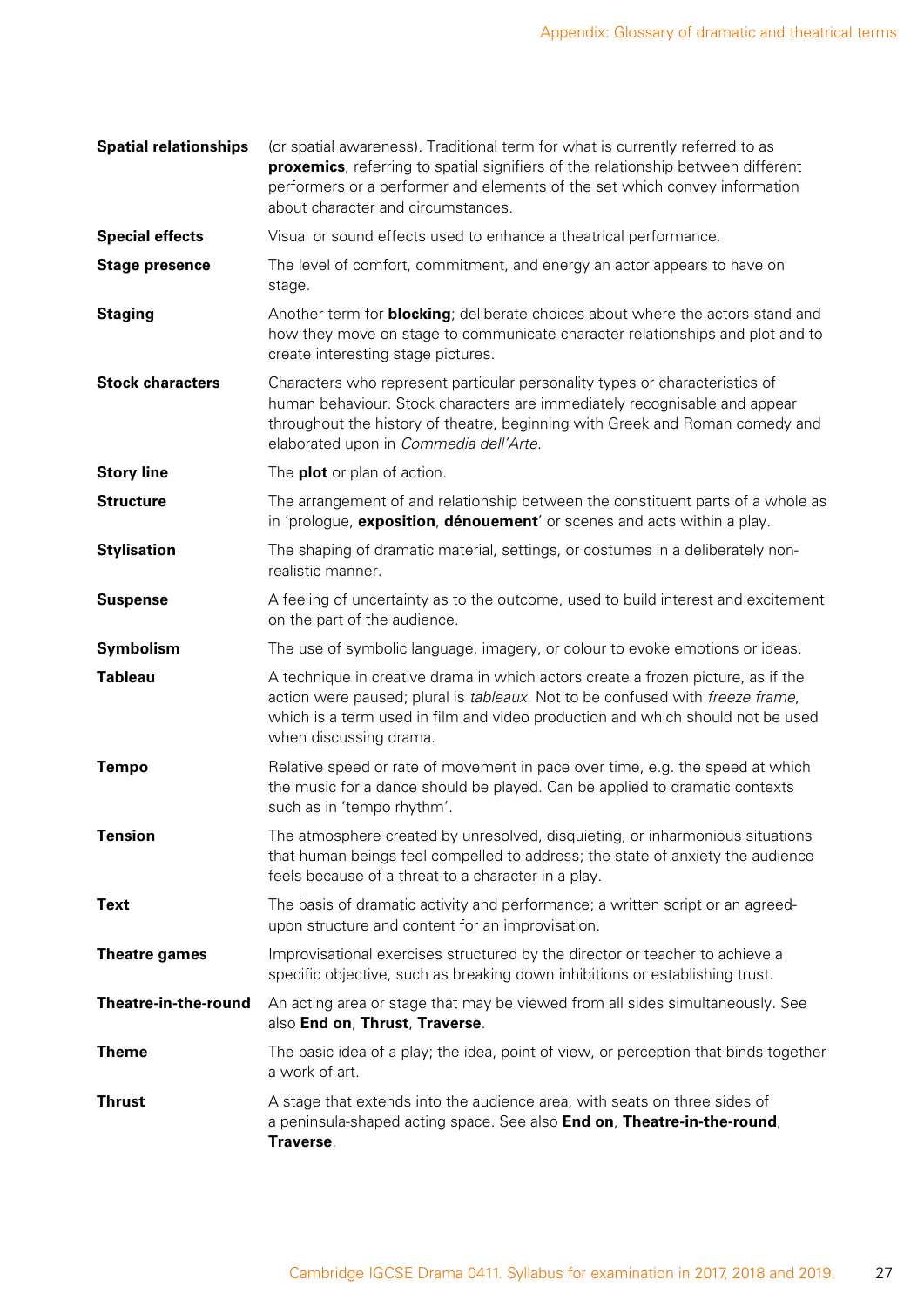$\overline{\phantom{a}}$ 

| <b>Timbre</b>           | The distinctive character or quality of a musical or vocal sound apart from its<br>pitch or intensity such as in a nasal voice quality.                                                                                                                                                                                                 |
|-------------------------|-----------------------------------------------------------------------------------------------------------------------------------------------------------------------------------------------------------------------------------------------------------------------------------------------------------------------------------------|
| <b>Timing</b>           | Includes setting cues for effects and lighting, synchronising two or more things<br>that must happen simultaneously, and establishing the pace at which lines will<br>be delivered or the play performed.                                                                                                                               |
| <b>Transition</b>       | Movement, passage or change from one act, scene, section, position, state,<br>concept, etc., to another                                                                                                                                                                                                                                 |
| <b>Traverse</b>         | Form of staging where the audience is on either side of the acting area. See also<br>End on, Theatre-in-the-round, Thrust.                                                                                                                                                                                                              |
| <b>Turning point</b>    | The climax or high point of a story, when events can go either way.                                                                                                                                                                                                                                                                     |
| Upstage (verb)          | To deliberately draw the audience's attention away from another actor or actors<br>by overacting, using flashy bits of business, or other means. The term originated<br>from an actor purposefully positioning himself upstage of the other actors so that<br>they must turn their backs on the audience to deliver their lines to him. |
| <b>Vocal expression</b> | How an actor uses his or her voice to convey character.                                                                                                                                                                                                                                                                                 |
| <b>Vocal projection</b> | Directing the voice out of the body to be heard clearly at a distance.                                                                                                                                                                                                                                                                  |
| <b>Voice</b>            | The combination of vocal qualities an actor uses such as articulation, phrasing,<br>and pronunciation.                                                                                                                                                                                                                                  |
| <b>Wings</b>            | Offstage areas to the right and left of the acting/onstage area.                                                                                                                                                                                                                                                                        |
|                         |                                                                                                                                                                                                                                                                                                                                         |